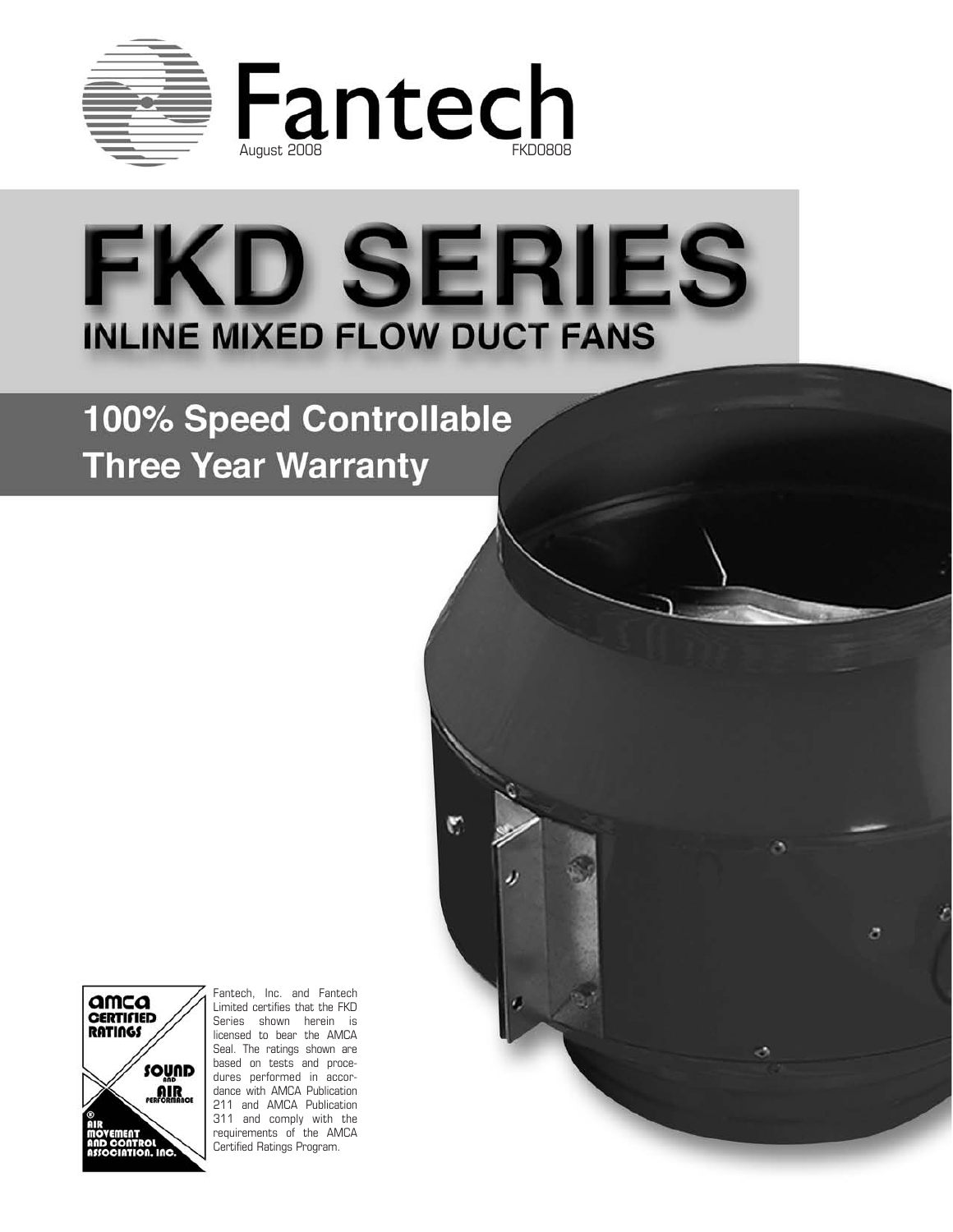# **FKD SERIES INLINE MIXED FLOW DUCT FANS**



# **Description**

A mixed flow centrifugal type exhaust/supply fan for moderate size ventilation applications specifically designed to bridge the transition from centrifugal to axial. FKD Series fans offer substantially quieter performance and are easier to install than axial arrangements. Fans can be mounted at any angle at any point along the duct work. Straight-through air flow design allows easy installation. Fans can easily be removed from duct work for service. Fan motors are capable of operating in air stream temperatures of 140°F. Motor bearings are a permanently sealed, self lubricating ball type. All fans are 100% speed controllable through a decrease in the voltage by using a solid state or transformer type control. **All FKD Series fans are backed by Fantech's Three Year Warranty.**



All FKD Series fans are powered by an external rotor motorized impeller. This design provides excellent heat dissipation even at low rpm. All of the FKD Series fans are 100% speed controllable through voltage reduction allowing for precision balancing of systems. FKD8XL through 18 are supplied standard with 115/1/60 motors. FKD18XL and FKD20 have a standard configuration of 230-460/3/60. For additional motor options please contact Fantech Technical Support at 1-800-747-1762.

### **Features**

- 100% Speed Controllable
- Air Flows up to 6300 cfm
- 8" 20" circular duct connections
- External rotor motor, class F insulation. Sufficient service factor provided to ensure long and maintenance free operation.
- Automatic Reset Thermal Overload Protection
- Self-lubricating/sealed for life precision ball bearings
- Designed for operation in conditioned air streams of up to 140°F
- Galvanized steel housing with baked powder coat finish
- Terminal box with prewired electrical strip
- Mixed Flow impeller
- **Three Year Warranty**

## **Construction Specifications**

Fan housings are constructed of formed galvanized steel casings and pressed inlet and outlet cones. Internal structural members and motor mounting bracket combine to form a rigid framework supporting the motor and impeller. Integral turning vanes for maximized air flow and pressure are included. Units are supplied with a baked powder coating as standard.

Fan impellers are a non-overloading mixed flow axial/ centrifugal type. The FKD14XL through FKD18 impeller is a high density polyamide resin. While the impellers of the FKD8XL through FKD14, FKD18XL, & FKD20 is made of aluminum. Inlet cones are carefully matched to the venturi for maximum efficiency. Each motorized impeller assembly is statically and dynamically balanced for smooth, vibration free operation.

All of the FKD Series fans are 100% speed controllable, direct drive motorized impeller assemblies with sealed, self lubricating bearings. Because of these unique features, the time and costs associated with initial system balancing and constant maintenance schedules are virtually eliminated. Fans are supplied with a factory installed prewired electrical terminal strip for ease of electrical connection. Three phase units are typically supplied prewired for 460 volts but may be supplied as 208-230 when specified or are easily rewired in the field. An optional factory installed disconnect switch can be included when specified.

All FKD Series fans are UL and cUL listed for electrical safety and AMCA Certified for sound and air performance.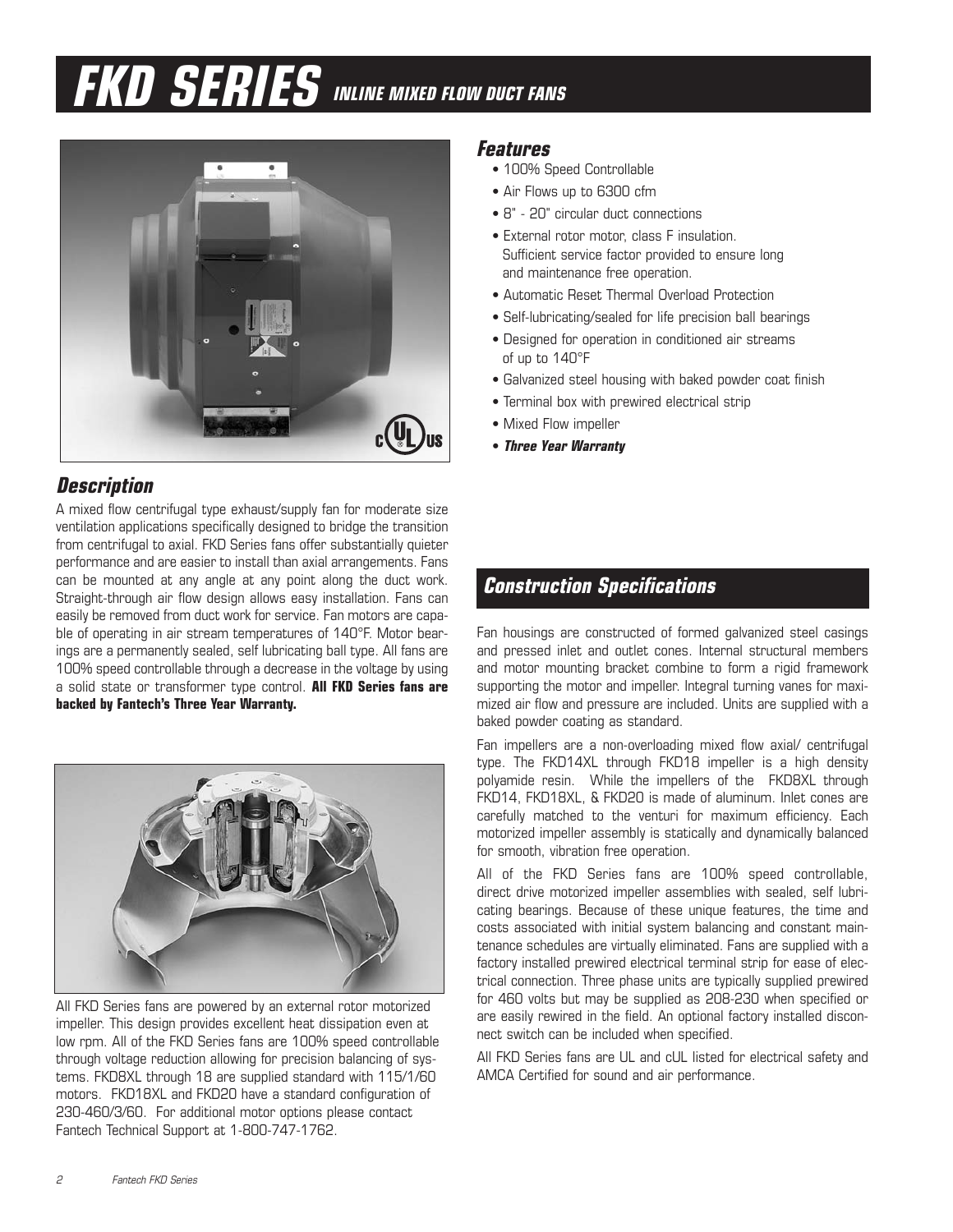### **Mounting**

All FKD Series fans can be mounted either horizontally, vertically or at any angle. Fan mounting options include suspending the unit with neoprene or spring hanging isolators or horizontal surface mounting the unit with neoprene or spring base isolators. The fans may also be secured to a vertical surface using angle brackets and vibration isolators.

### **Speed Controllability**

Due to the excellent heat dissipating characteristic of the external rotor motor, all FKD Series fans are 100% speed controllable through voltage reduction. Fantech offers a variety of fan motor speed controls including single phase solid state and step transformers, three phase step and variable voltage transformers, as well as single and three phase variable frequency drives. Proportional output controls for automatic fan operation and energy management can also be provided.

### **System Balancing**

Rather than adjusting belt tension, system balancing is achieved by measuring the system flow or pressure and adjusting the fan performance by "dialing-in" or setting the fan speed with a variable voltage or step transformer control. This control flexibility allows the system to be adjusted to exacting specifications. Speed Control performance regulation also eliminates the need for correct belt alignment and tensioning as well as maintenance associated with belt drive systems. Speed controls may also be used as secondary steps for multiple speed systems. By using the appropriate contactor, fan speed can be manually or automatically switched from high to low and back again.

## **Performance Data**

### **Air Performance Data**

FKD Series air performance data has been presented at five voltages representing a percentage of full line voltage. Additional performance can be interpolated between the charted test points and achieved using a variable voltage control. For additional assistance determining fan operation at intermediate voltages/rpm, please contact Fantech's engineering department.

### **Sound Data**

Sound data is presented in eight full octave bands as fan inlet sound power - L<sub>Wi</sub>, dB; total fan inlet sound power L<sub>Wi</sub>, dB(A); and in fan inlet sone levels. Silencers for additional attenuation of sound transmitted into the duct are available.

### **Typical Specifications for Model FKD Inline Duct Fans**

Supply, exhaust or return air inline fans shall be of the centrifugal, direct driven type.

### **Construction**

Fan housing shall be constructed of heavy gauge galvanized sheet metal with a protective baked enamel finish. Fan shall be supplied with externally mounted electrical terminal box with pre-wired terminal strip connections. Integral disconnect switch shall be provided when specified.

Motorized impeller shall be a totally enclosed external rotor type, Class F insulation. Single phase motors shall be permanent split capacitor type. Three phase motors shall be dual wound for 230V or 440/460V. All motors shall be a permanently sealed self lubricating ball bearing type. Motors shall be equipped with automatic reset thermal overload protection. Motors shall be acceptable for continuous duty. Sufficient service factor shall be provided to ensure long maintenance free operation over maximum load conditions.

Fan wheel shall be of the mixed flow centrifugal type with a well designed inlet venturi for maximum performance. Motorized impeller shall be both statically and dynamically balanced as one integral unit to provide for vibration free performance. The FKD14XL through FKD18 impeller shall be molded of high density polyamide resin. While the impellers of the FKD8XL through FKD14, FKD18XL, & FKD20 shall be constructed of aluminum.

### **Performance**

Fan air flow and sound performance shall be based on tests conducted in accordance with AMCA Standard 210 and 301 and shall be licensed to bear the AMCA Certified Ratings label.

### **Code Approval**

Fan shall be tested and approved by UL and CSA (or equals) for safety.

FKD Series shall be manufactured under the authority of Fantech, Inc., Sarasota, FL.



Fantech, Inc. and Fantech Limited certifies that the FKD Series shown herein is licensed to bear the AMCA Seal. The ratings shown are based on tests and procedures performed in accordance with AMCA Publication 211 and AMCA Publication 311 and comply with the requirements of the AMCA Certified Ratings Program.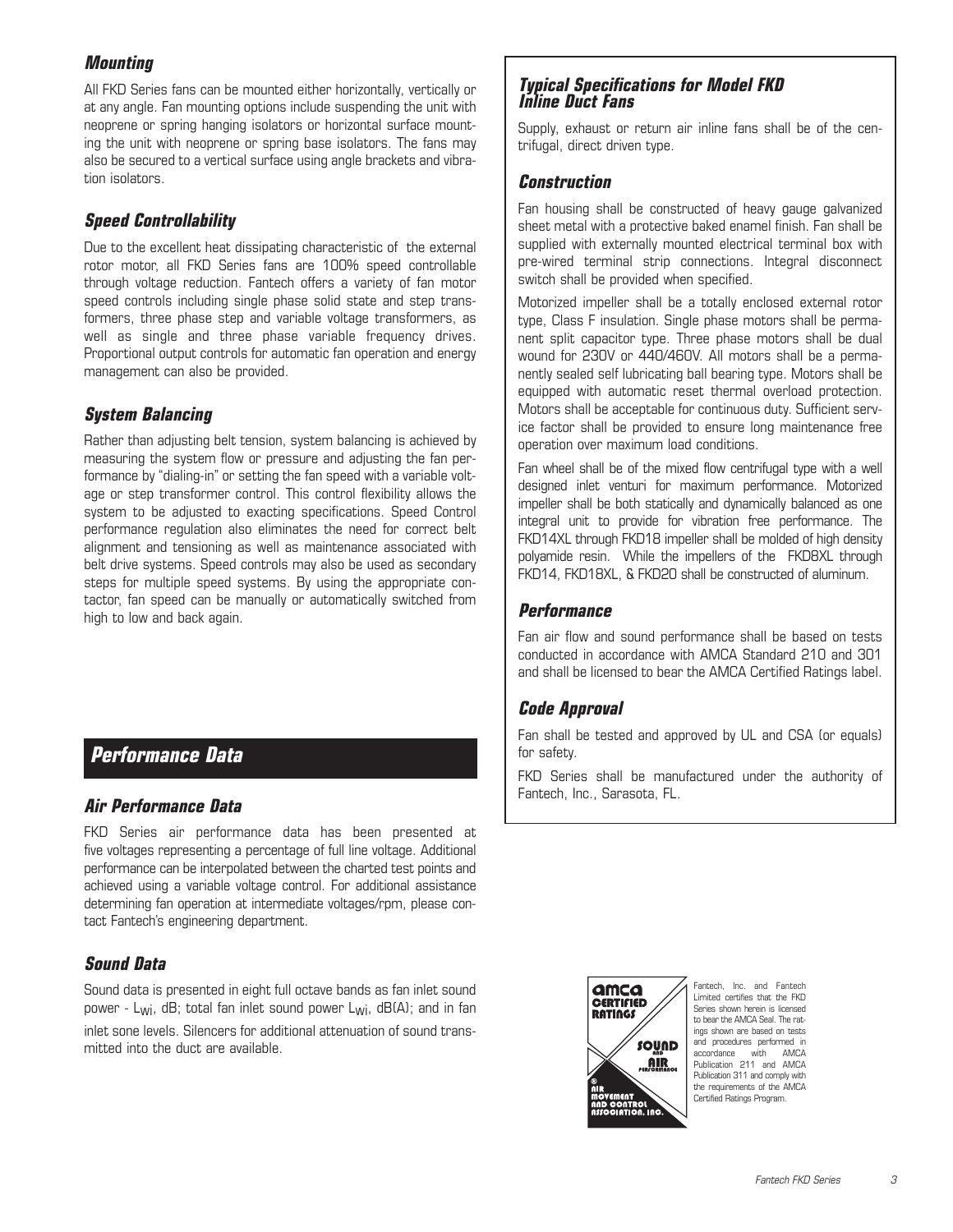# **FKD 8XL**



| Dimensional Data |       |  |    |  |
|------------------|-------|--|----|--|
| Model            |       |  |    |  |
| FKD-RXI          | 121/p |  | 14 |  |

#### **Unit Specifications:**

Housing Metal Thickness - 18 Gauge Approximate Weight - 20 lbs.



#### Air Performance Data

|              | Nom.       | Max.         |      |              |       |                |      | <b>Static Pressure in Inches W.G.</b> |      |              |      |                |       |
|--------------|------------|--------------|------|--------------|-------|----------------|------|---------------------------------------|------|--------------|------|----------------|-------|
| <b>Model</b> | <b>RPM</b> | <b>Watts</b> | Amps | <b>Volts</b> | 0.00" | 196"<br>. I GJ | .25" | 275"<br>.o / J                        | .50" | 75"<br>، ا ہ | .00" | 953<br>l . C u | 1.50" |
| FKD-8XL      | 2700       | 327          | 2.99 | 115<br>ں ا   | 836   | 799            | 761  | 720                                   | 680  | 595          | 499  | 393            | 286   |



Fantech, Inc. and Fantech Limited certifies that the FKD Series shown herein is licensed to bear the AMCA Seal. The ratings shown are based on tests and procedures performed in accordance with AMCA Publication 211 and AMCA Publication 311 and comply with the requirements of the AMCA Certified Ratings Program.

### Sound Data

|              | Nom.       |           |    |     |     |     | Sound Power re 10-12 Watts |      |      |      |                                         |               |
|--------------|------------|-----------|----|-----|-----|-----|----------------------------|------|------|------|-----------------------------------------|---------------|
| <b>Model</b> | <b>RPM</b> | <b>SP</b> |    |     |     |     | <b>Octave Bands, Hz</b>    |      |      |      | $\mathbf{d}\mathbf{B}(\mathbf{A})^{**}$ | <b>tSones</b> |
|              |            |           | 63 | 125 | 250 | 500 | 1000                       | 2000 | 4000 | 8000 |                                         |               |
|              |            | 0.250     | 81 | 79  | 78  | 78  | 71                         | 65   | 64   | 62   | 78                                      | 15.2          |
|              |            | 0.500     | 78 | 79  | 78  | 76  | 70                         | 63   | 63   | 60   |                                         | 14.1          |
| FKD-8XL      | 2700       | 750       | 79 | 81  | 79  | 78  | 70                         | 63   | 63   | 59   | 78                                      | 14.8          |
|              |            | .000      | 82 | 84  | 82  | 78  | 70                         | 64   | 63   | 59   | 79                                      | 15.9          |

Speed (RPM) shown in nominal. Performance is based on actual speed of test. Performance ratings do not include the effects of appurtenances (accessories).<br>Performance certified is for installation Type D: ducted onlet the

t The sound ratings shown are loudness values in fan sones at 5ft. (1.5m) from the test inlet duct in a hemispherical free field calculated per AMCA Standard 301. Values shown are<br>for installation Type D: ducted inlet hemi \*Units using speed control are not licensed to bare the AMCA Seal.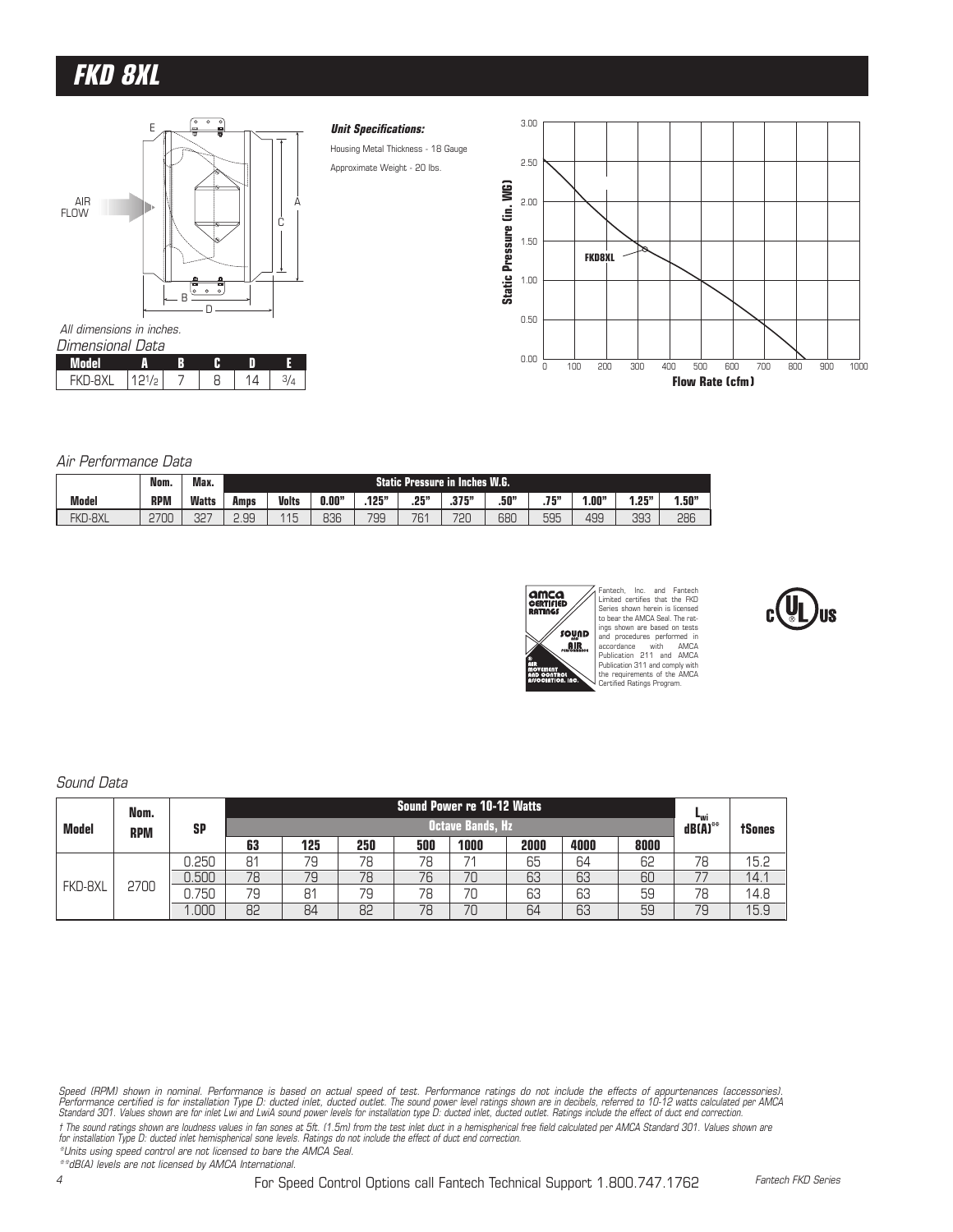

#### Air Performance Data

|               | Nom.       | Мах.         |      |                                                                                    |     |     |     | Static Pressure in Inches W.G. |     |       |     |     |     |
|---------------|------------|--------------|------|------------------------------------------------------------------------------------|-----|-----|-----|--------------------------------|-----|-------|-----|-----|-----|
| <b>Model</b>  | <b>RPM</b> | <b>Watts</b> | Amps | .25"<br>.375"<br>J.00"<br>.50"<br><b>Volts</b><br>.125"<br>.75"<br>1.25"<br>"00، ، |     |     |     |                                |     | 1.50" |     |     |     |
| <b>FKD-10</b> | 2700       | 329          | 2.99 | 115<br>U                                                                           | 910 | 873 | 836 | 795                            | 752 | 653   | 547 | 432 | 342 |



Fantech, Inc. and Fantech Limited certifies that the FKD Series shown herein is licensed to bear the AMCA Seal. The ratings shown are based on tests and procedures performed in accordance with AMCA Publication 211 and AMCA Publication 311 and comply with the requirements of the AMCA Certified Ratings Program.

# Sound Data

|               | Nom.       |           |    |     |     |     | Sound Power re 10-12 Watts |      |      |      |                                |               |
|---------------|------------|-----------|----|-----|-----|-----|----------------------------|------|------|------|--------------------------------|---------------|
| <b>Model</b>  | <b>RPM</b> | <b>SP</b> |    |     |     |     | <b>Octave Bands, Hz</b>    |      |      |      | $\mathsf{dB}\mathsf{(A)}^{**}$ | <b>tSones</b> |
|               |            |           | 63 | 125 | 250 | 500 | 1000                       | 2000 | 4000 | 8000 |                                |               |
|               |            | 0.250     | 69 | 83  | 80  |     | 74                         | 68   | 68   | 68   | 80                             | 16.9          |
|               |            | 0.500     | 69 | 84  | 78  | 76  | 73                         | 66   | 67   | 65   | 78                             | 15.3          |
| <b>FKD-10</b> | 2700       | 750       | 70 | 86  | 79  | 75  | 72                         | 65   | 66   | 63   | 78                             | 16.3          |
|               |            | .000      | 72 | 87  | 81  | 76  | 72                         | 64   | 65   | 61   | 79                             | 16.3          |

Speed (RPM) shown in nominal. Performance is based on actual speed of test. Performance ratings do not include the effects of appurtenances (accessories).<br>Performance certified is for installation Type D: ducted onlet and

t The sound ratings shown are loudness values in fan sones at 5ft. (1.5m) from the test inlet duct in a hemispherical free field calculated per AMCA Standard 301. Values shown are<br>for installation Type D: ducted inlet hemi

\*Units using speed control are not licensed to bare the AMCA Seal.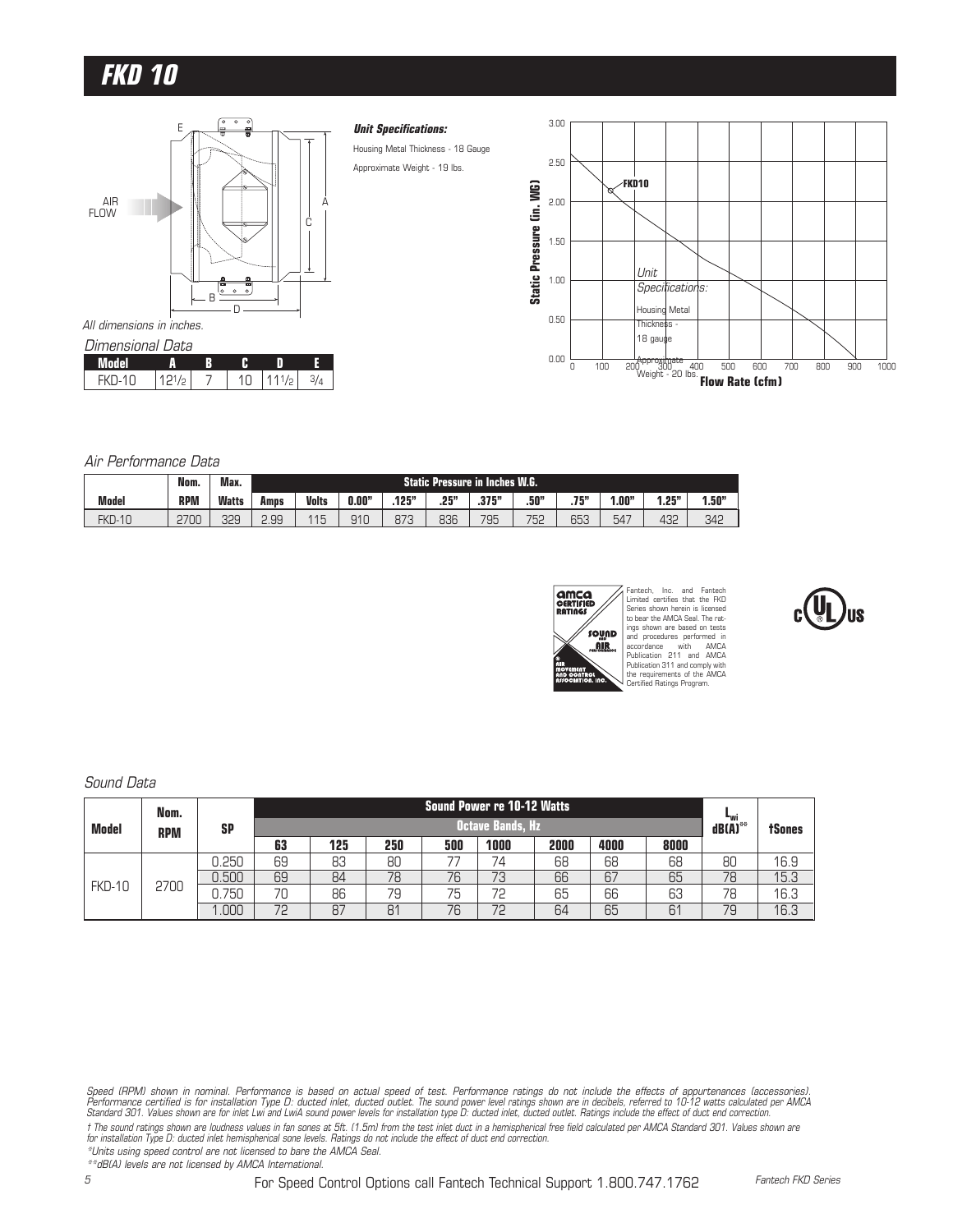# **FKD 10XL**



#### Air Performance Data

| <b>Model</b> | Nom.       | ' Max. | Max.     |              |       |       |      |       |      | <b>Static Pressure in Inches W.G.</b> |                |       |      |       |       |
|--------------|------------|--------|----------|--------------|-------|-------|------|-------|------|---------------------------------------|----------------|-------|------|-------|-------|
|              | <b>RPM</b> | Watts  | Amns     | <b>Volts</b> | 0.00" | .125" | .25" | .375" | .50" | .75"                                  | 1.00"          | 1.25" | .50" | 1.75" | 2.00" |
| FKD-10XL     | 2850       | 529    | .84<br>4 | 115          | 1266  | 1226  | 1187 | 1147  | 100  | 1006                                  | Q <sub>1</sub> | 810   | 696  | 579   | 460   |



Fantech, Inc. and Fantech Limited certifies that the FKD Series shown herein is licensed to bear the AMCA Seal. The ratings shown are based on tests and procedures performed in accordance with AMCA Publication 211 and AMCA Publication 311 and comply with the requirements of the AMCA Certified Ratings Program.

#### Sound Data

|          | Nom.       |           |    |     |     |     | Sound Power re 10-12 Watts <b>'</b> |                          |      |      |                            |               |
|----------|------------|-----------|----|-----|-----|-----|-------------------------------------|--------------------------|------|------|----------------------------|---------------|
| Model    | <b>RPM</b> | <b>SP</b> |    |     |     |     | <b>Octave Bands, Hz</b>             |                          |      |      | <sup>L</sup> wi<br>dB(A)** | <b>tSones</b> |
|          |            |           | 63 | 125 | 250 | 500 | 1000                                | 2000                     | 4000 | 8000 |                            |               |
|          |            | 0.250     | 78 | 85  | 82  | 83  | 78                                  | 75                       | 74   | 72   | 85                         | 23            |
| FKD-10XL | 2850       | 0.500     | 78 | 85  | 81  | 82  | 77                                  | 74                       | 73   |      | 83                         | 21            |
|          |            | .750      | 79 | 85  | 81  | 81  | 76                                  | 72                       | 72   | 70   | 83                         | 21            |
|          |            | .000      | 82 | 86  | 82  | 80  | 76                                  | $\overline{\phantom{a}}$ | 71   | 69   | 82                         | 20            |

t The sound ratings shown are loudness values in fan sones at 5ft. (1.5m) from the test inlet duct in a hemispherical free field calculated per AMCA Standard 301. Values shown are<br>for installation Type D: ducted inlet hemi

\*Units using speed control are not licensed to bare the AMCA Seal.

Speed (RPM) shown in nominal. Performance is based on actual speed of test. Performance ratings do not include the effects of appurtenances (accessories).<br>Performance certified is for installation Type D: ducted onlet the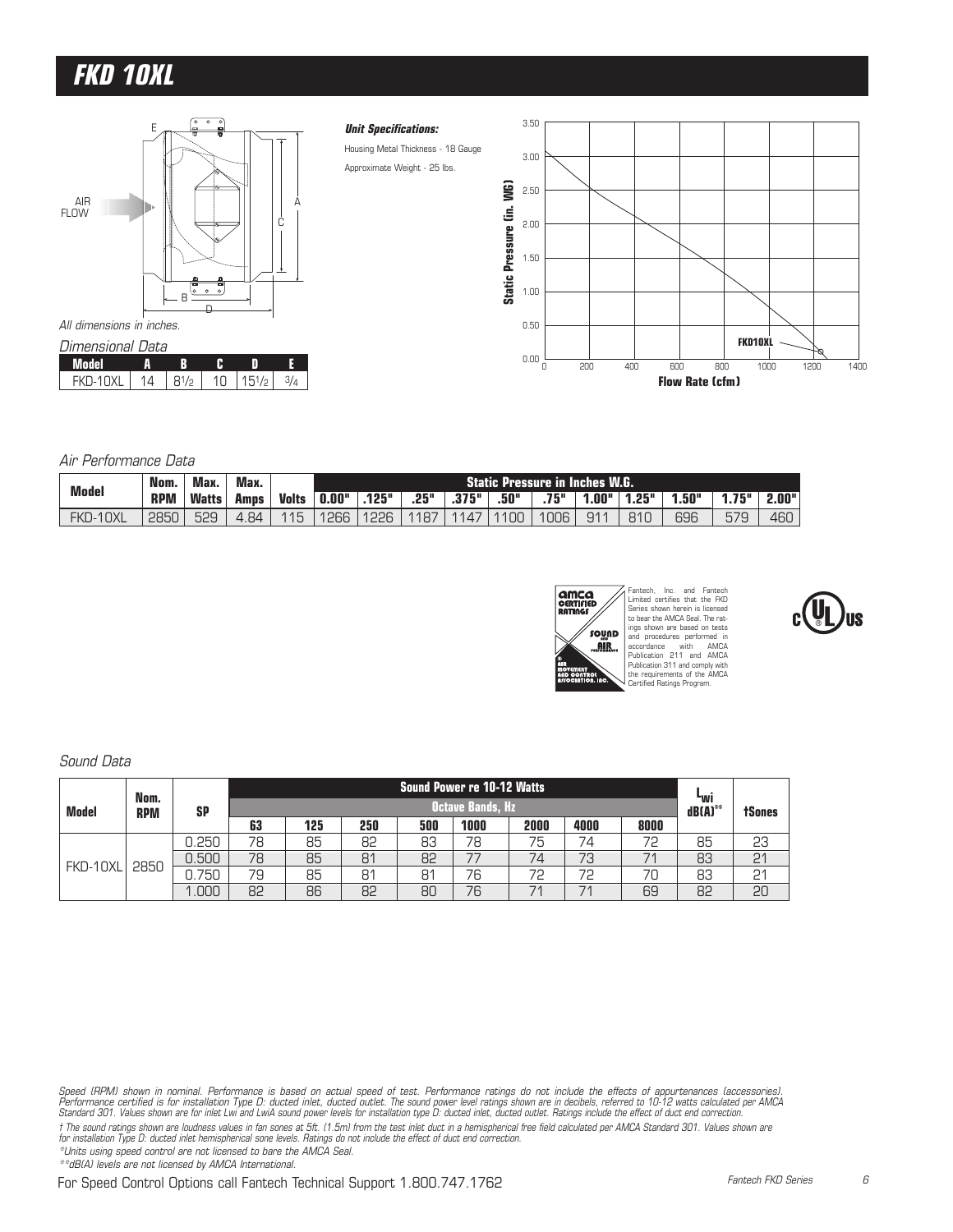

| I JIMENSIONAI I JATA |             |  |  |
|----------------------|-------------|--|--|
| Model                |             |  |  |
| <b>FKD-12</b>        | $Q1/\alpha$ |  |  |

#### **Unit Specifications:**

Housing Metal Thickness - 18 Gauge Approximate Weight - 24 lbs.



#### Air Performance Data

| <b>Model</b>  | Nom.        | Max.         | Max.                |              |       |       |      |       |      | Static Pressure in Inches W.G. |       |       |      |       |       |
|---------------|-------------|--------------|---------------------|--------------|-------|-------|------|-------|------|--------------------------------|-------|-------|------|-------|-------|
|               | <b>RPM</b>  | <b>Watts</b> | Amps                | <b>Volts</b> | 0.00" | .125" | .25" | .375" | .50" | .75"                           | "00.، | 1.25" | .50" | 1.75" | 2.00" |
| <b>FKD-12</b> | <b>2900</b> | 531          | .86<br>$\leftarrow$ | 115          | 1305  | 1266  | 1228 | 1189  | 1145 | 1054                           | 948   | 833   | 712  | 592   | 479   |



Fantech, Inc. and Fantech Limited certifies that the FKD Series shown herein is licensed to bear the AMCA Seal. The ratings shown are based on tests and procedures performed in accordance with AMCA Publication 211 and AMCA Publication 311 and comply with the requirements of the AMCA Certified Ratings Program.



#### Sound Data

|               | Nom.       |           |    |     |     |     | Sound Power re 10-12 Watts |      |      |      |                            |               |
|---------------|------------|-----------|----|-----|-----|-----|----------------------------|------|------|------|----------------------------|---------------|
| Model         | <b>RPM</b> | <b>SP</b> |    |     |     |     | <b>Octave Bands, Hz</b>    |      |      |      | <sup>L</sup> wi<br>dB(A)** | <b>tSones</b> |
|               |            |           | 63 | 125 | 250 | 500 | 1000                       | 2000 | 4000 | 8000 |                            |               |
|               |            | 0.250     | 84 | 86  | 82  | 86  | 80                         | 76   | 76   | 73   | 87                         | 25            |
| <b>FKD-12</b> | 2900       | 0.500     | 82 | 85  | 81  | 85  | 79                         | 75   | 75   | 72   | 86                         | 53            |
|               |            | 1.750     | 82 | 85  | 82  | 83  | 79                         | 74   | 74   | 74   | 85                         | 55            |
|               |            | .000      | 85 | 85  | 83  | 83  | 78                         | 73   | 72   | 70   | 84                         | 55            |

t The sound ratings shown are loudness values in fan sones at 5ft. (1.5m) from the test inlet duct in a hemispherical free field calculated per AMCA Standard 301. Values shown are<br>for installation Type D: ducted inlet hemi

\*Units using speed control are not licensed to bare the AMCA Seal.

Speed (RPM) shown in nominal. Performance is based on actual speed of test. Performance ratings do not include the effects of appurtenances (accessories).<br>Performance certified is for installation Type D: ducted onlet and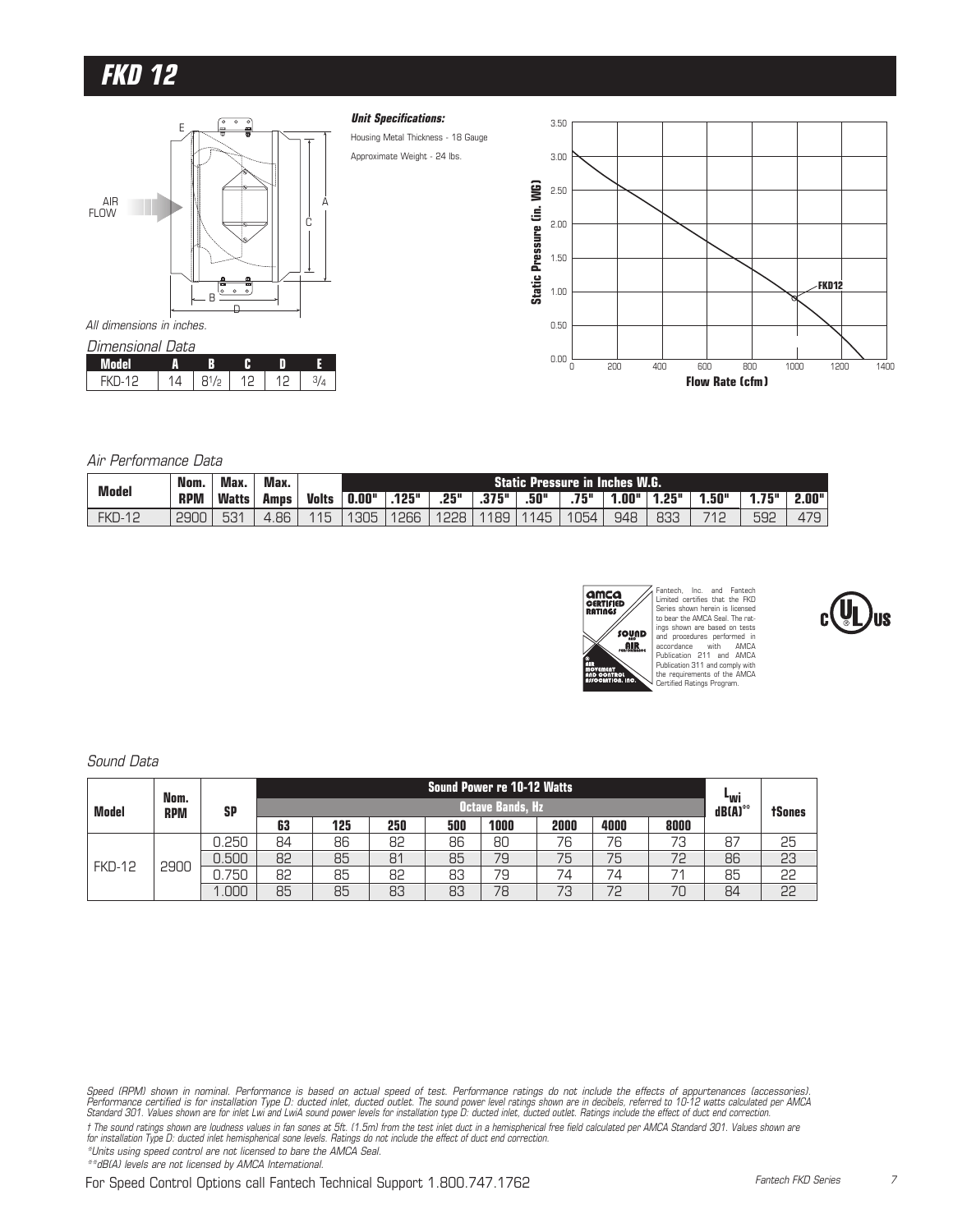# **FKD 12XL**



#### **Unit Specifications:**

Housing Metal Thickness - 18 Gauge Approximate Weight - 45 lbs. Nominal Hp - 0.50 Hp Outlet Velocity (fpm) = CFM x 1.333  $Tip Speed (fpm) = RPM \times 3.717$ 



#### **A A1 A2 B B1 CDEFGH**  $12 \mid - \mid 12 \mid 177/8 \mid 201/4 \mid 187/8 \mid 7/8 \mid 15/8 \mid 4 \mid 73/4 \mid 3/8$

Dimensional Data

| Air          | Pertormance L | Jata         |      |      |       |      |       |                                 |       |          |      |       | amca                               |
|--------------|---------------|--------------|------|------|-------|------|-------|---------------------------------|-------|----------|------|-------|------------------------------------|
| <b>Volts</b> | Nom.          | Max.         | Max. |      |       |      |       | Static Pressure in Inches W.G.' |       |          |      |       | <b>CERTIFIED</b><br><b>RATINGS</b> |
|              | <b>RPM</b>    | <b>Watts</b> | Amps | 0.0" | .125" | .25" | .375" | .50"                            | .625" | 758<br>. | 1.0" | 1.25" |                                    |
| 115          | 1700          | 500          | 4.80 | 2016 | 1920  | 1832 | 746   | 1649                            | 1548  | 1423     | 1066 | 606   | $\checkmark$                       |

| Sound Data |  |
|------------|--|
|            |  |

|              | Nom.       |           |    |     |     |     | Sound Power re 10 <sup>-12</sup> Watts |      |      |      | . .                            |                    |
|--------------|------------|-----------|----|-----|-----|-----|----------------------------------------|------|------|------|--------------------------------|--------------------|
| <b>Volts</b> | <b>RPM</b> | <b>SP</b> |    |     |     |     | Octave Bands, Hz                       |      |      |      | ⊾wi<br>$dB(\overline{A})^{**}$ | <sup>T</sup> Sones |
|              |            |           | 63 | 125 | 250 | 500 | 1000                                   | 2000 | 4000 | 8000 |                                |                    |
|              |            | 0.250     | 81 | 87  | 86  | 79  | 76                                     | 70   | 63   | 57   | 82                             | 19.0               |
|              |            | 0.500     | 82 | 88  | 86  | 79  | 76                                     | 69   | 63   | 56   | 82                             | 18.7               |
| 115          | 700        | 0.750     | 84 | 89  | 86  | 79  | 76                                     | 69   | 63   | 56   | 82                             | 19.2               |
|              |            | 1.000     | 86 | 91  | 87  | 80  | 76                                     | 69   | 64   | 57   | 83                             | 21                 |
|              |            | .250      | 86 | 90  | 87  | 80  | 76                                     | 70   | 64   | 58   | 83                             | 21                 |

# Fantech, Inc. and Fantech Limited cer-tifies that the FKD Series shown herein is licensed to bear the AMCA Seal. The ratings shown are based on tests and procedures per-formed in accor-dance with AMCA Publication 211 and AMCA Publication 311 and comply with

sound **AIR** 

the requirements of the AMCA Certified Ratings Program.

#### Air Performance Data with Speed Control\*

| <b>Volts</b> | Nom.       | Max.         | Max. |      |       |      |       | Static Pressure in Inches W.G. ' |       |      |      |       |
|--------------|------------|--------------|------|------|-------|------|-------|----------------------------------|-------|------|------|-------|
|              | <b>RPM</b> | <b>Watts</b> | Amps | 0.0" | .125" | .25" | .375" | .50"                             | .625" | .75" | 1.0" | 1.25" |
| 45           | 720        | 163          | 4.37 | 678  | 358   | 233  |       |                                  |       |      |      |       |
| 60           | 1100       | 264          | 5.42 | 1041 | 776   | 573  | 467   | 398                              | 340   |      |      |       |
| 75           | 1480       | 396          | 5.97 | 1666 | 1504  | 1343 | 1188  | 1044                             | 931   | 839  | 600  | 270   |
| 85           | 1610       | 426          | 5.32 | 1885 | 1775  | 1668 | 1559  | 1444                             | 1320  | 1174 | 802  | 44    |

#### Sound Data with Speed Control\*

|              |            |           |    |     |     | Sound Power re 10 <sup>-12</sup> Watts |                         |      |      |      |                             |                    |
|--------------|------------|-----------|----|-----|-----|----------------------------------------|-------------------------|------|------|------|-----------------------------|--------------------|
| <b>Volts</b> | Nom.       | <b>SP</b> |    |     |     |                                        | <b>Octave Bands, Hz</b> |      |      |      | ⊾wi<br>$dB(\overline{A})^*$ | <sup>T</sup> Sones |
|              | <b>RPM</b> |           | 63 | 125 | 250 | 500                                    | 1000                    | 2000 | 4000 | 8000 |                             |                    |
| 45           | 720        | 0.125     | 74 | 74  | 58  | 51                                     | 45                      | 37   | 33   | 32   | 60                          | 5.0                |
|              |            | 0.250     | 75 | 81  | 65  | 57                                     | 52                      | 44   | 39   | 36   | 66                          | 7.8                |
|              |            | 0.125     | 77 | 68  | 73  | 62                                     | 55                      | 47   | 41   | 39   | 66                          | 7.2                |
| 60           | 1100       | 0.250     | 77 | 75  | 72  | 62                                     | 56                      | 49   | 42   | 40   | 67                          | 7.6                |
|              |            | 0.375     | 79 | 75  | 75  | 66                                     | 60                      | 53   | 46   | 42   | 69                          | 8.9                |
|              |            | 0.125     | 79 | 85  | 81  | 73                                     | 70                      | 63   | 59   | 50   | 77                          | 14.3               |
| 75           | 1480       | 0.250     | 79 | 84  | 79  | 72                                     | 69                      | 62   | 57   | 48   | 76                          | 13.3               |
|              |            | 0.500     | 82 | 84  | 79  | 72                                     | 68                      | 61   | 56   | 48   | 75                          | 13.4               |
|              |            | 0.750     | 84 | 87  | 81  | 74                                     | 70                      | 64   | 58   | 51   | 78                          | 15.8               |
|              |            | 0.250     | 81 | 86  | 83  | 77                                     | 74                      | 67   | 61   | 54   | 80                          | 16.5               |
| 85           | 1610       | 0.500     | 82 | 87  | 83  | 77                                     | 73                      | 66   | 60   | 53   | 79                          | 16.5               |
|              |            | 0.750     | 84 | 88  | 83  | 77                                     | 73                      | 66   | 61   | 54   | 80                          | 17.5               |
|              |            | 1.000     | 85 | 89  | 85  | 78                                     | 74                      | 67   | 62   | 55   | 81                          | 18.6               |



Speed (RPM) shown in nominal. Performance is based on actual speed of test. Performance ratings do not include the effects of appurtenances (accessories). Performance certified is for installation Type<br>D: ducted inlet, duc for installation type D: ducted inlet, ducted outlet. Ratings include the effect of duct end correction.

**†** The sound ratings shown are loudness values in fan sones at 5ft. (1.5m) in hemispherical free field calculated per AMCA Standard 301. Values shown are for installation Type D: ducted inlet hemispherical sone levels. \*Units using speed control are not licensed to bare the AMCA Seal.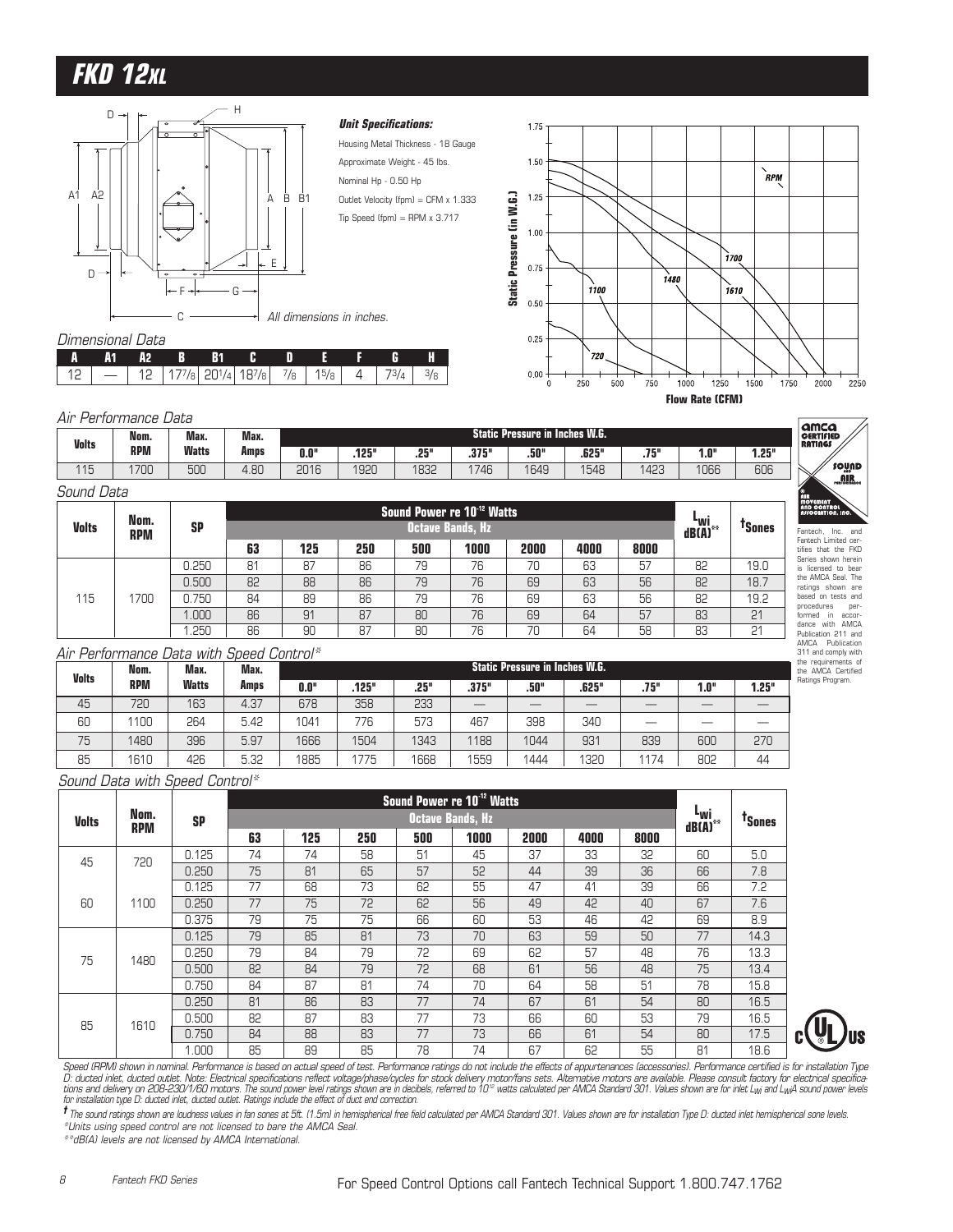

#### **Unit Specifications:**

Housing Metal Thickness - 18 Gauge Approximate Weight - 45 lbs. Nominal Hp - 0.50 Hp Outlet Velocity (fpm) = CFM x 0.937 Tip Speed (fpm) = RPM  $\times$  3.717



#### Dimensional Data

| - A1 | - A2 - B - B1 - C |  |  |                                                              |  |
|------|-------------------|--|--|--------------------------------------------------------------|--|
|      |                   |  |  | $14$   193/4   221/8   201/4   11/2   15/8   4   111/8   3/8 |  |

#### Air Performance Data

| <b>Volts</b> | Nom.       | Max.         | Max.                     |                                                                                                                                        |      |      | <b>Static Pres</b> |      | re in Inches W.G. |      |               |     | <b>amca</b><br><b>CERTIFIED</b> |
|--------------|------------|--------------|--------------------------|----------------------------------------------------------------------------------------------------------------------------------------|------|------|--------------------|------|-------------------|------|---------------|-----|---------------------------------|
|              | <b>RPM</b> | <b>Watts</b> | Amps                     | .125"<br>.25"<br>755<br>1.25"<br><b>275"</b><br>.625"<br>0.0"<br>.50"<br>$\mathbf{f} \cdot \mathbf{0}$<br><b>RATINGS</b><br>.v , u<br> |      |      |                    |      |                   |      |               |     |                                 |
| 11F          | 1700       | 495          | $\overline{\phantom{0}}$ | 2156                                                                                                                                   | 2061 | 1965 | 1868               | 1764 | 1649              | 1520 | 193<br>ا با ب | 623 |                                 |

#### Sound Data

| <b>Volts</b> |                    |           |    |     |     |     | Sound Power re 10 <sup>-12</sup> Watts |      |      |      |                          |                    | <b>AIR</b><br>MOVEMENT<br>AND CONTROL<br>ASSOCIATION. |
|--------------|--------------------|-----------|----|-----|-----|-----|----------------------------------------|------|------|------|--------------------------|--------------------|-------------------------------------------------------|
|              | Nom.<br><b>RPM</b> | <b>SP</b> |    |     |     |     | <b>Octave Bands, Hz</b>                |      |      |      | iw <sup>1</sup><br>dB(A) | <sup>t</sup> Sones |                                                       |
|              |                    |           | 63 | 125 | 250 | 500 | 1000                                   | 2000 | 4000 | 8000 |                          |                    | Fantech, Inc.<br>Fantech Limiter                      |
|              |                    | 0.250     | 79 | 89  | 86  | 78  | 72                                     | 71   | 64   | 61   | 82                       | 18.9               | tifies that the<br>Series shown                       |
|              |                    | 0.500     | 79 | 88  | 86  | 77  | 73                                     | 69   | 64   | 58   | 81                       | 18.4               | is licensed to<br>the AMCA Sea                        |
| 115          | 1700               | 0.750     | 79 | 89  | 84  | 78  | 73                                     | 69   | 63   | 56   | 81                       | 18.3               | ratings shown<br>based on test                        |
|              |                    | 1.000     | 81 | 92  | 84  | 78  | 73                                     | 69   | 63   | 56   | 82                       | 19.8               | procedures                                            |
|              |                    | 1.250     | 83 | 91  | 83  | 79  | 73                                     | 69   | 63   | 57   | 81                       | 19.6               | formed in a<br>dance with /                           |

#### Air Performance Data with Speed Control\*

| 115                                      | 1700       | 0.750        | 79   | 89   | 84    | 78   | 73    | 69                                    | 63    | 56   | 81   | 18.3  | ratings shown are<br>based on tests and                           |
|------------------------------------------|------------|--------------|------|------|-------|------|-------|---------------------------------------|-------|------|------|-------|-------------------------------------------------------------------|
|                                          |            | .000         | 81   | 92   | 84    | 78   | 73    | 69                                    | 63    | 56   | 82   | 19.8  | procedures<br>per-                                                |
|                                          |            | .250         | 83   | 91   | 83    | 79   | 73    | 69                                    | 63    | 57   | 81   | 19.6  | formed<br>in accor-<br>dance with AMCA                            |
| Air Performance Data with Speed Control* |            |              |      |      |       |      |       |                                       |       |      |      |       | Publication 211 and<br>Publication<br>AMCA<br>311 and comply with |
|                                          | Nom.       | Max.         | Max. |      |       |      |       | <b>Static Pressure in Inches W.G.</b> |       |      |      |       | the requirements of<br>the AMCA Certified                         |
|                                          |            |              |      |      |       |      |       |                                       |       |      |      |       |                                                                   |
| <b>Volts</b>                             | <b>RPM</b> | <b>Watts</b> | Amps | 0.0" | .125" | .25" | .375" | .50"                                  | .625" | .75" | 1.0" | 1.25" | Ratings Program.                                                  |
| 45                                       | 680        | 162          | 4.36 | 751  | 374   | 203  |       |                                       |       |      |      |       |                                                                   |
| 60                                       | 1020       | 259          | 5.29 | 1085 | 770   | 537  | 438   | 359                                   |       |      |      |       |                                                                   |
| 75                                       | 1465       | 396          | 5.99 | 1845 | 1671  | 1460 | 1245  | 1077                                  | 958   | 850  | 585  | 322   | <b>US</b><br>'n.                                                  |

#### Sound Data with Speed Control\*

|              |            |           |    |     |     |     | Sound Power re 10 <sup>-12</sup> Watts |      |      |      |                                            |                    |
|--------------|------------|-----------|----|-----|-----|-----|----------------------------------------|------|------|------|--------------------------------------------|--------------------|
| <b>Volts</b> | Nom.       | <b>SP</b> |    |     |     |     | <b>Octave Bands, Hz</b>                |      |      |      | L <sub>Wi</sub><br>$dB(\overline{A})^{**}$ | <sup>T</sup> Sones |
|              | <b>RPM</b> |           | 63 | 125 | 250 | 500 | 1000                                   | 2000 | 4000 | 8000 |                                            |                    |
| 45           | 680        | 0.125     | 72 | 81  | 61  | 52  | 43                                     | 36   | 33   | 37   | 66                                         | 7.0                |
|              |            | 0.250     | 74 | 85  | 65  | 56  | 47                                     | 41   | 36   | 38   | 70                                         | 9.4                |
|              |            | 0.125     | 75 | 72  | 75  | 63  | 55                                     | 48   | 41   | 41   | 68                                         | 8.0                |
| 60           | 1020       | 0.250     | 76 | 75  | 73  | 62  | 54                                     | 47   | 41   | 40   | 67                                         | 7.7                |
|              |            | 0.375     | 78 | 74  | 76  | 65  | 57                                     | 51   | 45   | 42   | 69                                         | 8.9                |
|              |            | 0.125     | 78 | 90  | 81  | 74  | 69                                     | 67   | 62   | 56   | 79                                         | 17.2               |
| 75           | 1465       | 0.250     | 77 | 90  | 80  | 73  | 68                                     | 65   | 60   | 51   | 78                                         | 16.5               |
|              |            | 0.500     | 80 | 89  | 77  | 72  | 66                                     | 62   | 56   | 49   | 77                                         | 15.3               |
|              |            | 0.750     | 82 | 91  | 79  | 74  | 68                                     | 64   | 58   | 51   | 78                                         | 16.8               |
|              |            | 0.250     | 79 | 88  | 83  | 77  | 71                                     | 69   | 63   | 58   | 80                                         | 17.6               |
| 85           | 1605       | 0.500     | 79 | 88  | 82  | 76  | 71                                     | 67   | 62   | 55   | 79                                         | 16.8               |
|              |            | 0.750     | 81 | 90  | 81  | 76  | 71                                     | 67   | 61   | 54   | 79                                         | 17.4               |
|              |            | 1.000     | 82 | 91  | 82  | 77  | 71                                     | 67   | 61   | 55   | 80                                         | 18.4               |

Speed (RPM) shown in nominal. Performance is based on actual speed of test. Performance ratings do not include the effects of appurtenances (accessories). Performance certified is for installation Type<br>D: ducted inlet, duc

**†** The sound ratings shown are loudness values in fan sones at 5ft. (1.5m) in hemispherical free field calculated per AMCA Standard 301. Values shown are for installation Type D: ducted inlet hemispherical sone levels. \*Units using speed control are not licensed to bare the AMCA Seal.

\*\*dB(A) levels are not licensed by AMCA International.

Fantech Limited cer-tifies that the FKD Series shown herein is licensed to bear the AMCA Seal. The

sound ajir.

**Jus**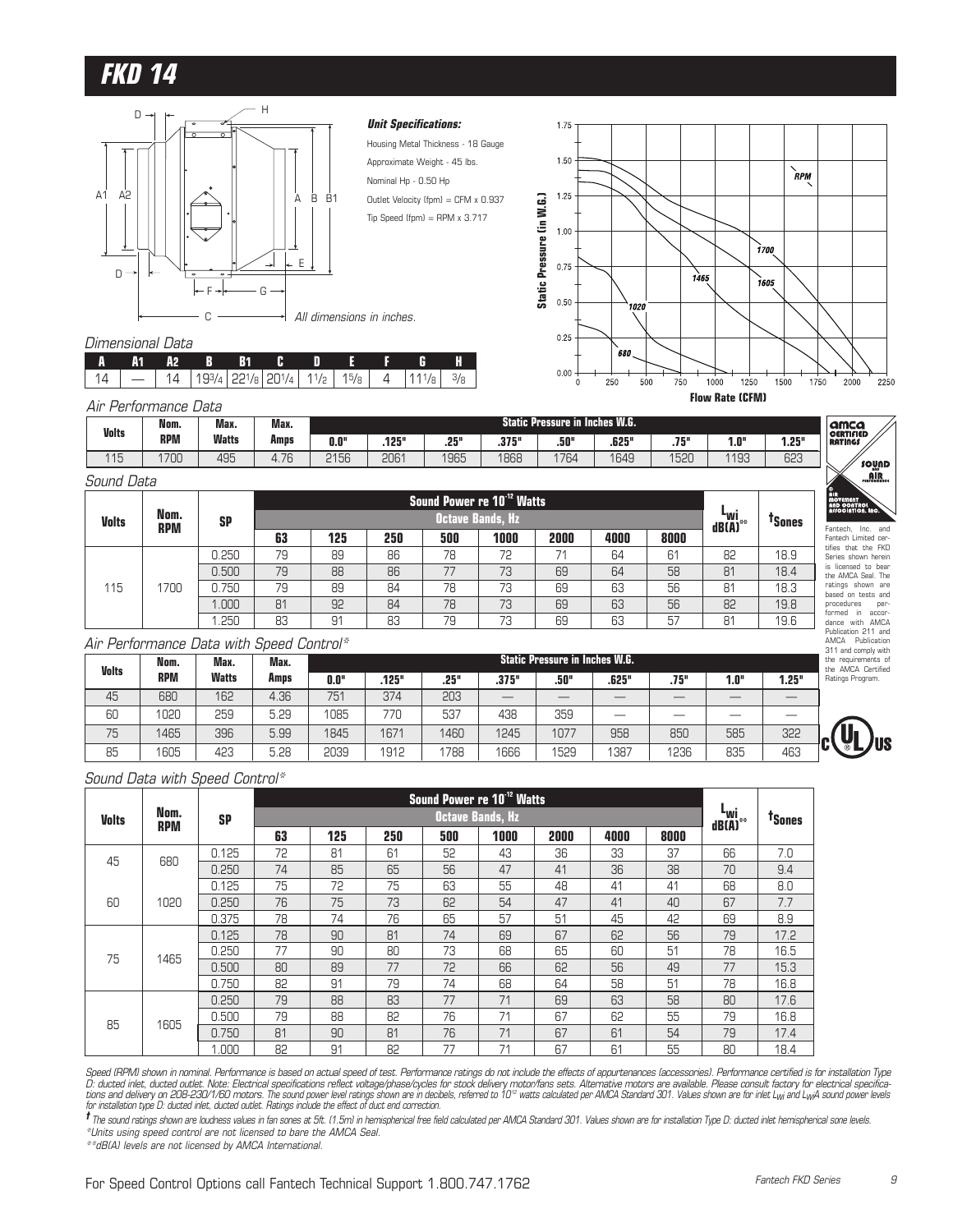# **FKD 14XL**



#### **Unit Specifications:**

Housing Metal Thickness - 18 Gauge Approximate Weight - 55 lbs. Nominal Hp - 0.75 Hp Outlet Velocity (fpm) = CFM x 0.937 Tip Speed (fpm) = RPM  $\times$  4.346



#### Dimensional Data

|                      |  |  |  |  | IA A1A2 BøB1 CDEF GH |  |
|----------------------|--|--|--|--|----------------------|--|
|                      |  |  |  |  |                      |  |
| Air Performance Data |  |  |  |  |                      |  |

|              | Nom.       | Max.         | Max. |                                                                           |      |      |      | <b>Static Pressure in Inches W.G.</b> |      |      |      |     |
|--------------|------------|--------------|------|---------------------------------------------------------------------------|------|------|------|---------------------------------------|------|------|------|-----|
| <b>Volts</b> | <b>RPM</b> | <b>Watts</b> | Amps | 1.50"<br>.25"<br>.375"<br>0.0"<br>.125"<br>.50"<br>.75"<br>1.25"<br>"۵. آ |      |      |      |                                       |      |      |      |     |
| 115          | 1550       | 738          | 10   | 2619                                                                      | 2517 | 2416 | 2303 | 2180                                  | 1936 | 1662 | 1294 | 843 |

| Sound Data   |            |           |    |     |     |     |                                        |      |      |      |                                      |                    |
|--------------|------------|-----------|----|-----|-----|-----|----------------------------------------|------|------|------|--------------------------------------|--------------------|
|              |            |           |    |     |     |     | Sound Power re 10 <sup>-12</sup> Watts |      |      |      |                                      |                    |
| <b>Volts</b> | Nom.       | <b>SP</b> |    |     |     |     | <b>Octave Bands, Hz</b>                |      |      |      | ⊾wi<br>$dB(\overline{A})^{\ast\ast}$ | <sup>T</sup> Sones |
|              | <b>RPM</b> |           | 63 | 125 | 250 | 500 | 1000                                   | 2000 | 4000 | 8000 |                                      |                    |
|              |            | 0.000     | 84 | 89  | 84  | 77  | 71                                     | 69   | 64   | 56   | 80                                   | 19.0               |
|              |            | 0.250     | 83 | 90  | 84  | 76  | 71                                     | 68   | 63   | 56   | 80                                   | 18.9               |
| 115          | 1550       | 0.500     | 83 | 90  | 84  | 76  | 71                                     | 68   | 61   | 56   | 80                                   | 19.0               |
|              |            | .000      | 83 | 92  | 83  | 77  | 72                                     | 68   | 62   | 57   | 81                                   | 20                 |
|              |            | .250      | 84 | 93  | 83  | 78  | 72                                     | 68   | 63   | 58   | 81                                   | 21                 |

#### Air Performance Data with Speed Control\*

|              | Nom.       | Max.         | Max. |      |       |      |       | <b>Static Pressure in Inches W.G.</b> |      |      |       |       |
|--------------|------------|--------------|------|------|-------|------|-------|---------------------------------------|------|------|-------|-------|
| <b>Volts</b> | <b>RPM</b> | <b>Watts</b> | Amps | 0.0" | .125" | .25" | .375" | .50"                                  | .75" | 1.0" | 1.25" | 1.50" |
| 45           | 650        | 113          | 4.76 | 984  | 666   | 427  | 224   |                                       |      |      |       |       |
| 60           | 950        | 323          | 5.98 | 1415 | 1192  | 980  | 793   | 642                                   | 361  |      |       |       |
| 75           | 1150       | 459          | 6.79 | 1897 | 1717  | 1541 | 1361  | 1200                                  | 914  | 658  | 316   |       |
| 85           | 1300       | 547          | 7.14 | 2172 | 2030  | 1880 | 1723  | 1575                                  | 1295 | 992  | 672   | 253   |
| 115          | 1550       | 738          | 7.12 | 2619 | 2517  | 2416 | 2303  | 2180                                  | 1936 | 1662 | 1294  | 843   |



|                   |                    |                             |                     |                                   |                                        | Sound Power re 10 <sup>-12</sup> Watts |                         |                     |      |                               |                                |                    |
|-------------------|--------------------|-----------------------------|---------------------|-----------------------------------|----------------------------------------|----------------------------------------|-------------------------|---------------------|------|-------------------------------|--------------------------------|--------------------|
| <b>Volts</b>      | Nom.<br><b>RPM</b> | <b>SP</b>                   |                     |                                   |                                        |                                        | <b>Octave Bands, Hz</b> |                     |      |                               | ⊾տվ<br>$dB(\overline{A})^{**}$ | <sup>T</sup> Sones |
|                   |                    |                             | 63                  | 125                               | 250                                    | 500                                    | 1000                    | 2000                | 4000 | 8000                          |                                |                    |
| 45                | 650                | 0.000                       | 68                  | 63                                | 57                                     | 55                                     | 50                      | 36                  | 32   | 38                            | 56                             | 3.8                |
|                   |                    | 0.250                       | 70                  | 75                                | 62                                     | 57                                     | 50                      | 44                  | 39   | 39                            | 62                             | 6.0                |
|                   |                    | 0.000                       | 77                  | 78                                | 67                                     | 60                                     | 58                      | 53                  | 42   | 39                            | 66                             | 8.1                |
| 60                | 950                | 0.375                       | 76                  | 79                                | 70                                     | 62                                     | 57                      | 51                  | 45   | 41                            | 67                             | 8.6                |
|                   |                    | 0.750                       | 78                  | 83                                | 75                                     | 70                                     | 63                      | 59                  | 54   | 49                            | 73                             | 12.3               |
|                   |                    | 0.000                       | 78                  | 84                                | 73                                     | 67                                     | 63                      | 61                  | 52   | 45                            | 72                             | 12.1               |
| 75                | 1150               | 0.250                       | 77                  | 82                                | 73                                     | 67                                     | 61                      | 58                  | 50   | 46                            | 71                             | 11.2               |
|                   |                    | 0.500                       | 79                  | 83                                | 73                                     | 68                                     | 63                      | 58                  | 52   | 48                            | 72                             | 11.8               |
|                   |                    | 0.750                       | 81                  | 86                                | 75                                     | 72                                     | 65                      | 61                  | 56   | 51                            | 75                             | 14.3               |
|                   |                    | 0.000                       | 80                  | 87                                | 78                                     | 71                                     | 66                      | 64                  | 57   | 49                            | 76                             | 15.1               |
|                   |                    | 0.250                       | 80                  | 87                                | 77                                     | 71                                     | 66                      | 63                  | 56   | 50                            | 75                             | 14.5               |
| 85                | 1300               | 0.500                       | 81                  | 86                                | 76                                     | 71                                     | 65                      | 61                  | 55   | 50                            | 75                             | 14.1               |
|                   |                    | 1.000                       | 81                  | 89                                | 81                                     | 74                                     | 68                      | 64                  | 59   | 54                            | 78                             | 16.8               |
| 1000111<br>$\sim$ |                    | 1.250<br>$\sim$<br>$\cdots$ | 82<br>$\sim$ $\sim$ | 91<br>$\sim$ $\sim$ $\sim$ $\sim$ | 82<br>$\sim$ $\sim$ $\sim$<br>$\cdots$ | 77<br>1.1.1.1                          | 70<br>.                 | 67<br>$\sim$ $\sim$ | 61   | 57<br>$\cdot$ $\cdot$ $\cdot$ | 80<br>$\cdot \cdot -$          | 19.4               |

Speed (RPM) shown in nominal. Performance is based on actual speed of test. Performance ratings do not include the effects of appurtenances in the (accessories). Performance certified is for installation Type D: ducted inlet, ducted outlet. Note: Electrical specifications reflect voltage/phase/cycles for stock delivery motor/fans sets. Alternative motors are available.<br>Please consult factory for 301. Values shown are for inlet L<sub>WI</sub> and L<sub>WI</sub>A sound power levels for installation type D: ducted inlet, ducted outlet. Ratings include the effect of duct end correction.

**†** The sound ratings shown are loudness values in fan sones at 5ft. (1.5m) in hemispherical free field calculated per AMCA Standard 301. Values shown are for installation Type D: ducted inlet hemispherical sone levels.

\*Units using speed control are not licensed to bare the AMCA Seal.

\*\*dB(A) levels are not licensed by AMCA International.

10 Fantech FKD Series



Fantech, Inc. and Fantech Limited certi-fies that the FKD Series shown herein is licensed to bear the AMCA Seal. The ratings shown are based on tests and proce-dures performed in accordance with AMCA Publication 211 and AMCA Publication 311 and comply with the requirements of the AMCA Certified Ratings Program.

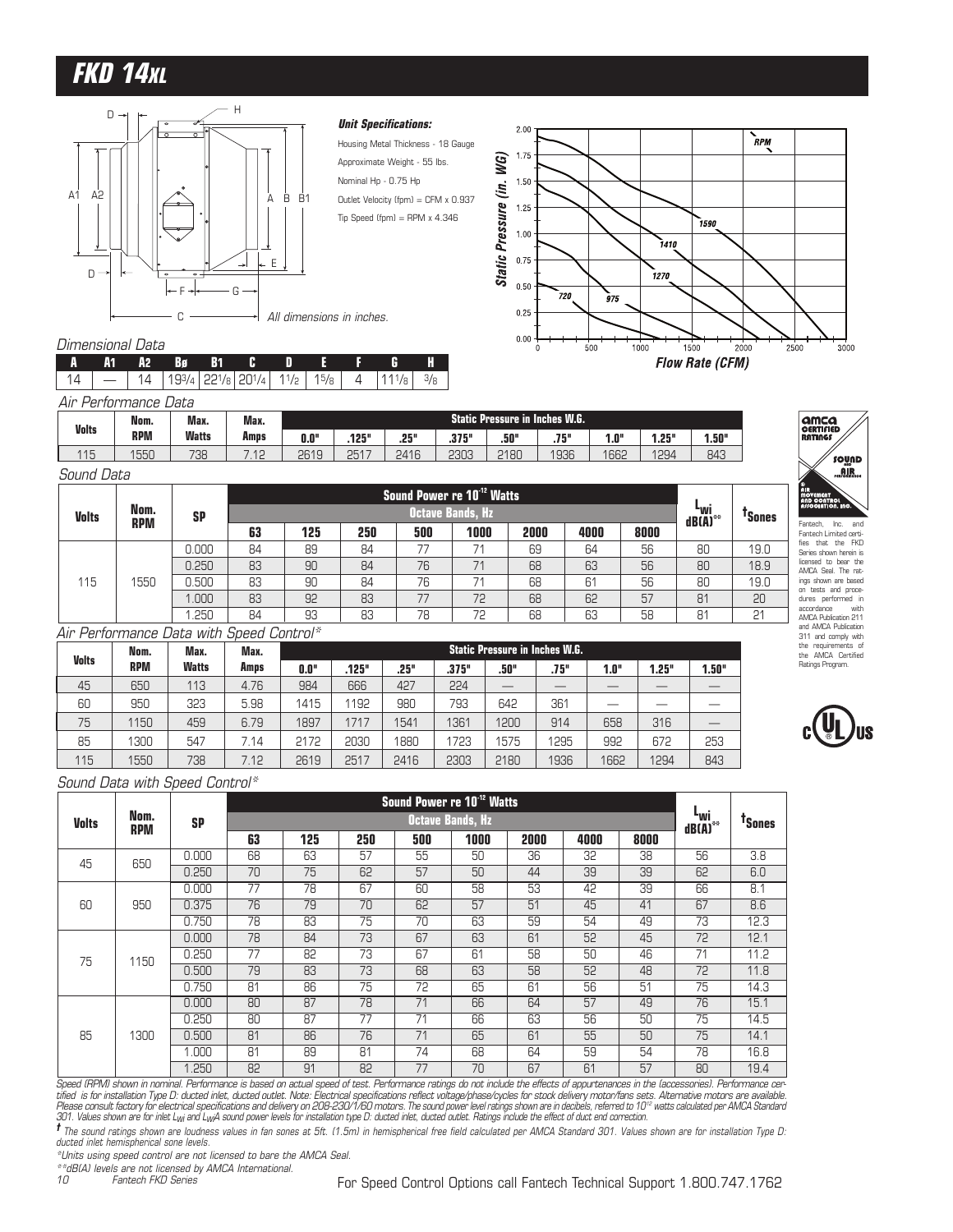

#### **Unit Specifications:**

Housing Metal Thickness - 18 Gauge Approximate Weight - 55 lbs. Nominal Hp - 0.75 Hp Outlet Velocity (fpm) = CFM x 0.738  $Tip Speed (fpm) = RPM \times 4.436$ 



#### Dimensional Data

|  |  | A A1 A2 B B1 C D E F G H                                             |  |  |  |
|--|--|----------------------------------------------------------------------|--|--|--|
|  |  | 16   16   $-$   193/4   221/8   183/4   11/2   15/8   4   91/2   3/8 |  |  |  |

| Air Performance Data |            |              |      |      |       |      |       |      |                                  |      |      |       |       |
|----------------------|------------|--------------|------|------|-------|------|-------|------|----------------------------------|------|------|-------|-------|
| <b>Volts</b>         | Nom.       | Max.         | Max. |      |       |      |       |      | Static Pressure in Inches W.G. ' |      |      |       |       |
|                      | <b>RPM</b> | <b>Watts</b> | Amps | 0.0" | .125" | .25" | .375" | .50" | .625"                            | .75" | 1.0" | 1.25" | 1.50" |
| 115<br>ں ا           | 1595       | 742          | 6.39 | 2952 | 2831  | 2707 | 2580  | 2445 | 2300                             | 2144 | 1804 | 1306  | 774   |

#### Sound Data

|              |                    |           |    |     |     |     | Sound Power re 10 <sup>-12</sup> Watts |      |      |      |                            |                    |
|--------------|--------------------|-----------|----|-----|-----|-----|----------------------------------------|------|------|------|----------------------------|--------------------|
| <b>Volts</b> | Nom.<br><b>RPM</b> | <b>SP</b> |    |     |     |     | Octave Bands. Hz                       |      |      |      | <sup>L</sup> wi<br>dB(A)** | <sup>T</sup> Sones |
|              |                    |           | 63 | 125 | 250 | 500 | 1000                                   | 2000 | 4000 | 8000 |                            |                    |
|              |                    | 0.500     | 82 | 89  | 83  | 77  | 71                                     | 70   | 65   | 57   | 80                         | 18.5               |
|              |                    | 0.625     | 82 | 90  | 82  | 77  | 71                                     | 70   | 64   | 57   | 80                         | 18.5               |
| 115          | 1595               | 0.750     | 82 | 90  | 82  | 77  | 71                                     | 70   | 64   | 57   | 80                         | 18.6               |
|              |                    | 1.000     | 82 | 93  | 82  | 78  | 72                                     | 70   | 63   | 57   | 81                         | 20                 |
|              |                    | 1.250     | 82 | 92  | 83  | 79  | 73                                     | 74   | 64   | 58   | 82                         | 20                 |

### Fantech, Inc. and Fantech Limited certi-fies that the FKD Series shown herein is licensed to bear the AMCA Seal. The rat-ings shown are based on tests and proce-dures performed in accordance with AMCA Publication 211 and AMCA Publication 311 and comply with the requirements of the AMCA Certified Ratings Program.

**amca**<br>CERTIFIED<br>RATINGS

sownp  $\mathbf{AR}_{\text{noncon}}$ 

#### Air Performance Data with Speed Control\*

| <b>Volts</b> | Nom.       | Max.         | Max. |      |       |      |       |      | <b>Static Pressure in Inches W.G.</b> |      |      |       |       |
|--------------|------------|--------------|------|------|-------|------|-------|------|---------------------------------------|------|------|-------|-------|
|              | <b>RPM</b> | <b>Watts</b> | Amps | 0.0" | .125" | .25" | .375" | .50" | .625"                                 | .75" | 1.0" | 1.25" | 1.50" |
| 45           | 765        | 225          | 5.13 | 1258 | 847   | 557  | 364   | __   |                                       |      |      |       |       |
| 60           | 990        | 341          | 6.13 | 1702 | 1397  | 1137 | 839   | 687  | 545                                   |      | __   |       |       |
| 75           | 1305       | 501          | 6.84 | 2348 | 2117  | 1899 | 1682  | 1470 | 1287                                  | 1107 | 766  | __    |       |
| 85           | 1425       | 582          | 6.85 | 2610 | 2436  | 2265 | 2088  | 1898 | 1707                                  | 1529 | 1147 | 726   |       |

Sound Data with Speed Control\*

|               |                    |                        |                       |     |                |     | Sound Power re 10 <sup>-12</sup> Watts |                                   |      |      |                                |                         |
|---------------|--------------------|------------------------|-----------------------|-----|----------------|-----|----------------------------------------|-----------------------------------|------|------|--------------------------------|-------------------------|
| <b>Volts</b>  | Nom.<br><b>RPM</b> | <b>SP</b>              |                       |     |                |     | <b>Octave Bands, Hz</b>                |                                   |      |      | "wi<br>$dB(\overline{A})^{**}$ | <sup>T</sup> Sones      |
|               |                    |                        | 63                    | 125 | 250            | 500 | 1000                                   | 2000                              | 4000 | 8000 |                                |                         |
| 45            | 765                | 0.250                  | 72                    | 73  | 64             | 57  | 52                                     | 47                                | 43   | 41   | 62                             | 6.0                     |
|               |                    | 0.375                  | 75                    | 76  | 69             | 62  | 57                                     | 52                                | 47   | 44   | 66                             | 7.7                     |
|               |                    | 0.250                  | 76                    | 72  | 70             | 63  | 57                                     | 54                                | 47   | 44   | 66                             | 7.3                     |
| 60            | 990                | 0.375                  | 76                    | 77  | 72             | 65  | 59                                     | 57                                | 49   | 46   | 68                             | 8.5                     |
|               |                    | 0.500                  | 78                    | 79  | 74             | 67  | 61                                     | 62                                | 52   | 47   | 70                             | 9.7                     |
|               |                    | 0.375                  | 78                    | 86  | 76             | 70  | 64                                     | 61                                | 55   | 49   | 74                             | 13.2                    |
| 75            | 1305               | 0.500                  | 78                    | 85  | 76             | 70  | 64                                     | 62                                | 55   | 49   | 74                             | 13.0                    |
|               |                    | 0.625                  | 79                    | 86  | 77             | 71  | 65                                     | 63                                | 56   | 50   | 75                             | 13.5                    |
|               |                    | 0.750                  | 79                    | 88  | 78             | 72  | 66                                     | 66                                | 57   | 51   | 76                             | 14.8                    |
|               |                    | 0.375                  | 81                    | 86  | 80             | 73  | 68                                     | 65                                | 60   | 53   | 77                             | 15.2                    |
|               |                    | 0.500                  | 80                    | 86  | 78             | 73  | 67                                     | 65                                | 59   | 52   | 76                             | 14.7                    |
| 85            | 1425               | 0.625                  | 80                    | 87  | 80             | 73  | 68                                     | 65                                | 59   | 52   | 77                             | 15.2                    |
|               |                    | 0.750                  | 81                    | 88  | 80             | 74  | 68                                     | 65                                | 59   | 53   | 77                             | 15.7                    |
| 1/2<br>$\sim$ |                    | 1.000<br>$\sim$ $\sim$ | 81<br>$\cdot$ $\cdot$ | 89  | 80<br>$\cdots$ | 76  | 70                                     | 67<br>$\sim$<br>$\cdots$ $\cdots$ | 61   | 55   | 79<br>$\cdot$ $\cdot$ $\sim$   | 16.9<br>$\cdot$ $\cdot$ |

Speed (RPM) shown in nominal. Performance is based on actual speed of test. Performance ratings do not include the effects of appurtenances (accessories). Performance certified is for installation Type D: ducted inlet, ducted outlet. Note: Electrical specifications reflect voltage/phase/cycles for stock delivery motor/fans sets. Alternative motors are available.<br>Please consult factory for electri

**†** The sound ratings shown are loudness values in fan sones at 5ft. (1.5m) in hemispherical free field calculated per AMCA Standard 301. Values shown are for installation Type D: ducted inlet hemispherical sone levels.

\*Units using speed control are not licensed to bare the AMCA Seal.

\*\*dB(A) levels are not licensed by AMCA International.

For Speed Control Options call Fantech Technical Support 1.800.747.1762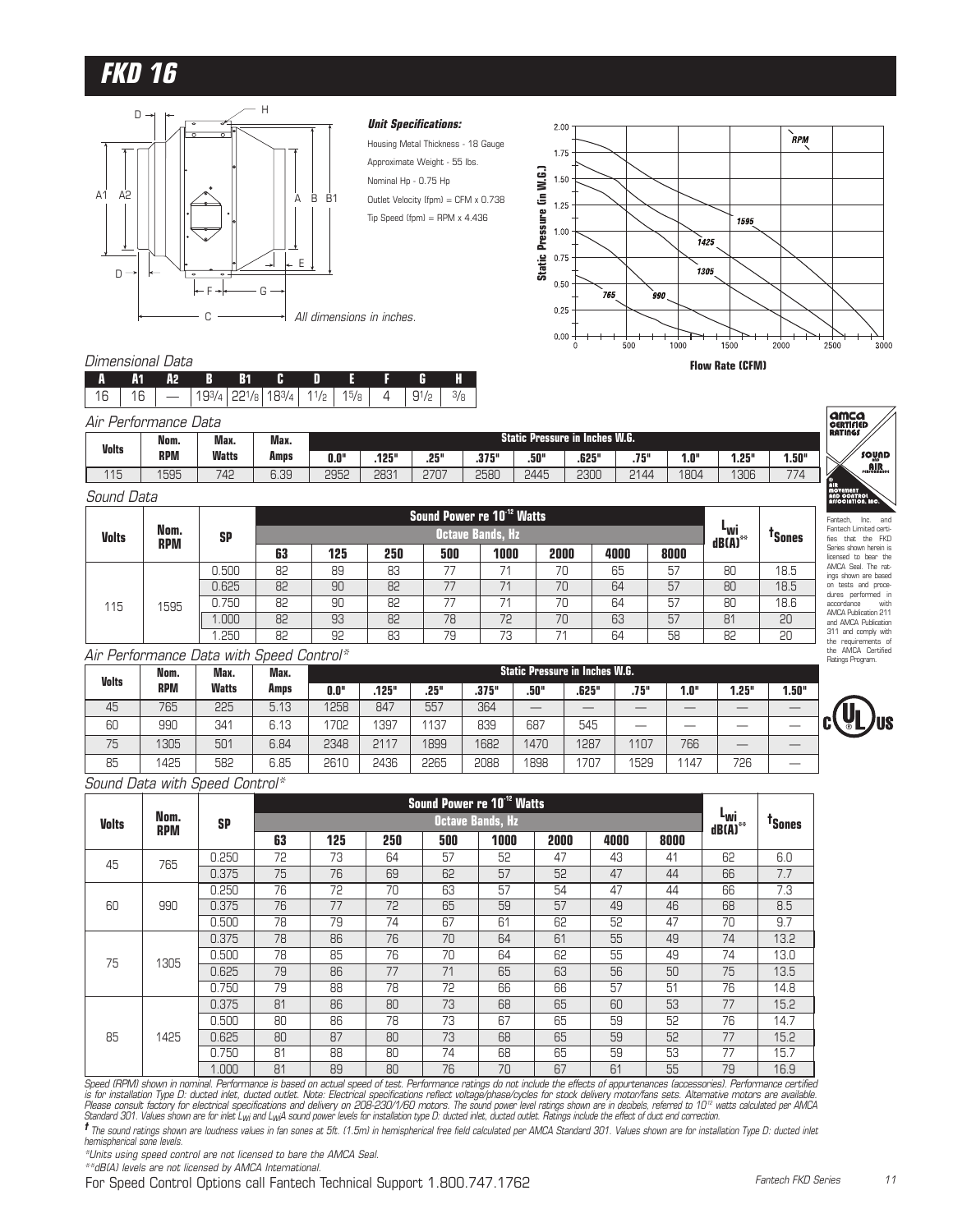# **FKD 16XL**



#### **Unit Specifications:**

- Housing Metal Thickness 18 Gauge Approximate Weight - 85 lbs. Nominal Hp - 1.50 Hp Outlet Velocity (fpm) = CFM x 0.738
- Tip Speed (fpm) = RPM  $x$  4.869

#### Dimensional Data

Sound Data

|  | IA A1A2 B B1C DEF G H                               |  |  |  |  |
|--|-----------------------------------------------------|--|--|--|--|
|  | $16$ - 16 221/8 243/8 231/4 11/4 15/8 77/8 81/2 1/2 |  |  |  |  |
|  | Air Performance Data                                |  |  |  |  |

|              | Nom.       | Max.         | Max.                      |      |      |      |       |      | <b>Static Pressure in Inches W.G.</b> |            |                |      |       |              |      |       |                                 |
|--------------|------------|--------------|---------------------------|------|------|------|-------|------|---------------------------------------|------------|----------------|------|-------|--------------|------|-------|---------------------------------|
| <b>Volts</b> | <b>RPM</b> | <b>Watts</b> | Amps                      | 0.0" | 125" | .25" | .375" | .50" | .625"                                 | 768<br>ا ا | .0"            | .25" | 1.50" | 75"<br>1./ J | 2.0" | 2.25" | <b>amca</b><br><b>CERTIFIED</b> |
| 115<br>∣∪    | 1610       | 42'<br>╌     | .40<br>$\sim$<br><u>.</u> | 427  | 4144 | 4014 | 3880  | 3743 | 3604                                  | 3452       | 717<br>ر ت ۱ ت | 2794 | 2379  | 1855         | 1242 | 541   | <b>RATINGS</b>                  |

| <b>Volts</b> | Nom.       | <b>SP</b> |    |     |     | Sound Power re 10 <sup>-12</sup> Watts | <b>Octave Bands, Hz</b> |      |      |      | "wi<br>dB(A) | <sup>T</sup> Sones | <b>MIR<br/>MOVEMENT<br/>ASSOCIATION, INC.</b>  |
|--------------|------------|-----------|----|-----|-----|----------------------------------------|-------------------------|------|------|------|--------------|--------------------|------------------------------------------------|
|              | <b>RPM</b> |           | 63 | 125 | 250 | 500                                    | 1000                    | 2000 | 4000 | 8000 |              |                    | Fantech,                                       |
|              |            | 0.375     | 89 | 87  | 83  | 83                                     | 79                      | 74   | 71   | 64   | 84           | 20                 | Fantech Limited certi-                         |
|              |            | 0.500     | 89 | 93  | 89  | 83                                     | 79                      | 74   | 71   | 64   | 86           | 25                 | that the FKD<br>fies<br>Series shown herein is |
|              |            | 0.750     | 89 | 93  | 88  | 83                                     | 79                      | 74   | 69   | 62   | 86           | 24                 | licensed to bear the<br>AMCA Seal. The rat-    |
| 115          | 1610       | .000      | 89 | 93  | 88  | 83                                     | 79                      | 74   | 69   | 62   | 85           | 24                 | ings shown are based<br>on tests and proce-    |
|              |            | .250      | 91 | 94  | 87  | 83                                     | 78                      | 74   | 68   | 62   | 86           | 25                 | dures performed in                             |
|              |            | .500      | 93 | 96  | 88  | 84                                     | 79                      | 75   | 69   | 63   | 86           | 27                 | accordance<br>AMCA Publication 211             |

#### Air Performance Data with Speed Control\*

| <b>Volts</b> | Nom.       | Max.         | Max.  |      |       |      |       |      | <b>Static Pressure in Inches W.G.</b> |      |      |      |       |       |      |       |
|--------------|------------|--------------|-------|------|-------|------|-------|------|---------------------------------------|------|------|------|-------|-------|------|-------|
|              | <b>RPM</b> | <b>Watts</b> | Amps  | 0.0" | .125" | .25" | .375" | .50" | .625"                                 | .75" | 1.0" | .25" | 1.50" | 1.75" | 2.0" | 2.25" |
| 45           | 560        | 323          | 8.23  | 1259 | 848   | 381  |       |      | __                                    |      |      |      |       | __    |      |       |
| 60           | 725        | 529          | 10.49 | 1695 | 1344  | 983  | 749   | 529  | 315                                   |      |      |      |       | –     |      | __    |
| 75           | 125        | 880          | 12.96 | 2535 | 2270  | 1998 | 753   | 1575 | 1424                                  | 1283 | 1063 | 833  | 516   | __    |      |       |
| 85           | 1310       | 102          | 13.92 | 3134 | 2950  | 2766 | 2540  | 2285 | 2151                                  | 2018 | 1726 | 428  | 1135  | 755   | 213  | –     |

Sound Data with Speed Control\*

|              |            |           |    |     |     |     | Sound Power re 10 <sup>-12</sup> Watts |      |      |      |                                            |                    |
|--------------|------------|-----------|----|-----|-----|-----|----------------------------------------|------|------|------|--------------------------------------------|--------------------|
| <b>Volts</b> | Nom.       | <b>SP</b> |    |     |     |     | <b>Octave Bands, Hz</b>                |      |      |      | L <sub>Wi</sub><br>$dB(\overline{A})^{**}$ | <sup>T</sup> Sones |
|              | <b>RPM</b> |           | 63 | 125 | 250 | 500 | 1000                                   | 2000 | 4000 | 8000 |                                            |                    |
| 45           | 560        | 0.125     | 75 | 70  | 60  | 53  | 47                                     | 38   | 34   | 34   | 58                                         | 4.5                |
|              |            | 0.250     | 79 | 73  | 64  | 57  | 51                                     | 44   | 38   | 36   | 62                                         | 5.8                |
|              |            | 0.250     | 83 | 77  | 68  | 60  | 54                                     | 47   | 40   | 39   | 66                                         | 7.6                |
| 60           | 725        | 0.375     | 85 | 79  | 72  | 64  | 58                                     | 51   | 44   | 41   | 69                                         | 9.2                |
|              |            | 0.500     | 85 | 80  | 74  | 67  | 60                                     | 55   | 48   | 44   | 71                                         | 10.2               |
|              |            | 0.375     | 85 | 85  | 74  | 69  | 63                                     | 58   | 51   | 45   | 73                                         | 12.5               |
| 75           | 1125       | 0.500     | 84 | 86  | 75  | 69  | 63                                     | 59   | 52   | 47   | 74                                         | 13.1               |
|              |            | 0.750     | 86 | 86  | 78  | 72  | 66                                     | 62   | 56   | 50   | 76                                         | 14.7               |
|              |            | 1.000     | 88 | 89  | 82  | 76  | 70                                     | 65   | 59   | 54   | 79                                         | 17.4               |
|              |            | 0.375     | 89 | 88  | 80  | 75  | 69                                     | 65   | 59   | 52   | 78                                         | 16.7               |
|              |            | 0.500     | 89 | 88  | 81  | 75  | 69                                     | 65   | 57   | 51   | 78                                         | 16.8               |
| 85           | 1310       | 0.750     | 88 | 89  | 81  | 76  | 70                                     | 66   | 59   | 53   | 79                                         | 17.3               |
|              |            | 1.000     | 89 | 90  | 84  | 77  | 72                                     | 67   | 61   | 55   | 81                                         | 19.3               |
|              |            | 1.250     | 90 | 91  | 86  | 79  | 74                                     | 69   | 63   | 58   | 82                                         | 21                 |

Speed (RPM) shown in nominal. Performance is based on actual speed of test. Performance ratings do not include the effects of appurtenances (accessories). Performance certified is for installation Type D: ducted inlet, ducted outlet. Note: Electrical specifications reflect voltage/phase/cycles for stock delivery motor/fans sets. Alternative motors are available.<br>Please consult factory for electri

**†** The sound ratings shown are loudness values in fan sones at 5ft. (1.5m) in hemispherical free field calculated per AMCA Standard 301. Values shown are for installation Type D: ducted inlet hemispherical sone levels.

\*Units using speed control are not licensed to bare the AMCA Seal.

\*\*dB(A) levels are not licensed by AMCA International.

12 Fantech FKD Series





311 and comply with the requirements of the AMCA Certified Ratings Program.

**SOUND**  $\overline{\text{air}}$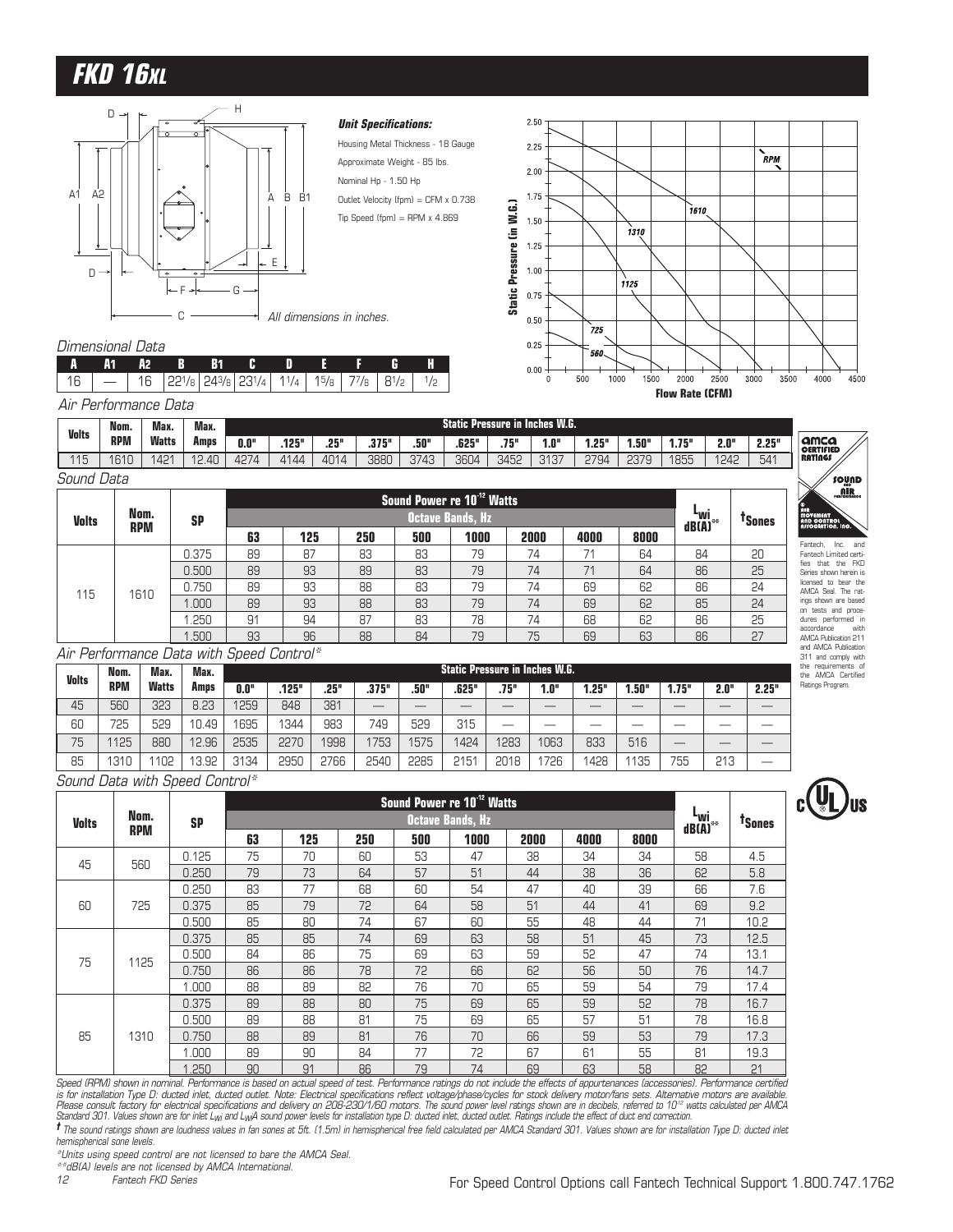

#### **Unit Specifications:**

Housing Metal Thickness - 18 Gauge Approximate Weight - 85 lbs. Nominal Hp - 1.50 Hp Outlet Velocity (fpm) = CFM x 0.583  $Tip Speed (fpm) = RPM \times 4.869$ 

#### 2.75 2.50 RPM 2.25  $2.00$ Static Pressure (in W.G.) **Static Pressure (in W.G.)** 1.75  $7610$ 1.50 1310 1.25  $1.00$ 0.75  $1125$  $0.50$ 725  $0.25$  $560.$  $0.00$  $1000$ 3500 4000 4500  $500\,$ 1500 **Flow Rate (CFM)** 3000

#### Dimensional Data

Sound Data

| IA A1A2 B B1C D E F G H |  |  |  |  |  |
|-------------------------|--|--|--|--|--|
|                         |  |  |  |  |  |
| Air Performance Data    |  |  |  |  |  |

| <b>Volts</b>            | Nom.       | Max.  | Max.  |      |       |      |       |      |       |      | <b>Static Pressure in Inches W.G.</b> |       |      |             |                  |       |                          |
|-------------------------|------------|-------|-------|------|-------|------|-------|------|-------|------|---------------------------------------|-------|------|-------------|------------------|-------|--------------------------|
|                         | <b>RPM</b> | Watts | Amps  | 0.0" | .125" | .25" | .375" | .50" | .625" | .75" | 1.0"                                  | 1.25" | .50" | 75"<br>I./J | 2.0"             | 2.25" | amca<br><b>CERTIFIED</b> |
| $\Lambda \Box$<br>- 1 0 | 1610       | 141   | 12.30 | 4448 | 4992  | 4130 | 3991  | 387' | 3743  | 3583 | <b>PRSE</b><br>ں∟ت                    | 2843  | 2380 | 1849        | 123 <sup>1</sup> | 650   | <b>RATINGS</b>           |

| <i>ouunu Dala</i> |                    |           |    |     |     |     |                                        |      |      |      |                              |                    |
|-------------------|--------------------|-----------|----|-----|-----|-----|----------------------------------------|------|------|------|------------------------------|--------------------|
|                   |                    |           |    |     |     |     | Sound Power re 10 <sup>-12</sup> Watts |      |      |      |                              |                    |
| <b>Volts</b>      | Nom.<br><b>RPM</b> | <b>SP</b> |    |     |     |     | <b>Octave Bands, Hz</b>                |      |      |      | - <sup>L</sup> wi<br>dB(A)** | <sup>T</sup> Sones |
|                   |                    |           | 63 | 125 | 250 | 500 | 1000                                   | 2000 | 4000 | 8000 |                              |                    |
|                   |                    | 0.375     | 86 | 93  | 90  | 83  | 76                                     | 74   | 71   | 66   | 86                           | 25                 |
|                   |                    | 0.500     | 85 | 93  | 89  | 82  | 76                                     | 74   | 71   | 65   | 85                           | 24                 |
| 115               | 1610               | 0.750     | 85 | 92  | 88  | 81  | 75                                     | 73   | 70   | 62   | 84                           | 23                 |
|                   |                    | 000.1     | 85 | 92  | 87  | 81  | 75                                     | 73   | 69   | 60   | 84                           | 23                 |
|                   |                    | .250      | 86 | 93  | 87  | 82  | 76                                     | 73   | 68   | 61   | 84                           | 23                 |
|                   |                    | .500      | 87 | 94  | 87  | 85  | 76                                     | 73   | 68   | 61   | 86                           | 25                 |

#### Air Performance Data with Speed Control\*

| <b>Volts</b> | Nom.       | Max.         | Max.        |      |       |      |       |      | <b>Static Pressure in Inches W.G.</b> |      |      |        |       |       |      |       |
|--------------|------------|--------------|-------------|------|-------|------|-------|------|---------------------------------------|------|------|--------|-------|-------|------|-------|
|              | <b>RPM</b> | <b>Watts</b> | Amps        | 0.0" | .125" | .25" | .375" | .50" | .625"                                 | .75" | 1.0" | "25، ، | 1.50" | 1.75" | 2.0" | 2.25" |
| 45           | 550        | 293          | 7.51        | 1286 | 817   | 375  |       |      |                                       |      |      |        |       |       |      |       |
| 60           | 760        | 500          | 9.73        | 746  | 1332  | 990  | 722   | 528  | 308                                   |      |      |        | __    |       |      |       |
| 75           | 120        | 798          | .87<br>11   | 2528 | 2202  | 1905 | 1653  | 428  | 1262                                  | 1118 | 936  | 802    |       |       |      |       |
| 85           | 300        | 1022         | nn<br>13.OL | 3158 | 2898  | 2685 | 2481  | 2221 | 2012                                  | 1850 | 1563 | 1342   | 1099  | 818   | __   |       |

Sound Data with Speed Control\*

|              |                    |           |    |     |     | Sound Power re 10 <sup>-12</sup> Watts |                         |      |      |      |                                            |                    |
|--------------|--------------------|-----------|----|-----|-----|----------------------------------------|-------------------------|------|------|------|--------------------------------------------|--------------------|
| <b>Volts</b> | Nom.<br><b>RPM</b> | <b>SP</b> |    |     |     |                                        | <b>Octave Bands, Hz</b> |      |      |      | L <sub>Wi</sub><br>$dB(\overline{A})^{**}$ | <sup>T</sup> Sones |
|              |                    |           | 63 | 125 | 250 | 500                                    | 1000                    | 2000 | 4000 | 8000 |                                            |                    |
| 45           | 550                | 0.125     | 70 | 67  | 57  | 49                                     | 42                      | 34   | 31   | 33   | 55                                         | 3.6                |
|              |                    | 0.250     | 76 | 73  | 62  | 55                                     | 47                      | 41   | 35   | 35   | 60                                         | 5.3                |
|              |                    | 0.250     | 79 | 76  | 64  | 57                                     | 50                      | 43   | 37   | 37   | 63                                         | 6.4                |
| 60           | 760                | 0.375     | 81 | 79  | 70  | 62                                     | 55                      | 48   | 42   | 40   | 67                                         | 8.2                |
|              |                    | 0.500     | 82 | 81  | 73  | 65                                     | 58                      | 52   | 46   | 42   | 70                                         | 10.0               |
|              |                    | 0.375     | 80 | 83  | 71  | 65                                     | 60                      | 56   | 48   | 42   | 70                                         | 10.6               |
| 75           | 1120               | 0.500     | 81 | 85  | 73  | 67                                     | 61                      | 57   | 50   | 45   | 72                                         | 11.7               |
|              |                    | 0.750     | 84 | 87  | 77  | 71                                     | 65                      | 61   | 54   | 49   | 75                                         | 14.4               |
|              |                    | 1.000     | 85 | 89  | 80  | 74                                     | 68                      | 65   | 58   | 52   | 78                                         | 16.7               |
|              |                    | 0.375     | 82 | 86  | 78  | 72                                     | 66                      | 64   | 57   | 48   | 75                                         | 14.0               |
|              |                    | 0.500     | 83 | 86  | 79  | 72                                     | 66                      | 63   | 55   | 48   | 76                                         | 14.0               |
| 85           | 1300               | 0.750     | 84 | 87  | 79  | 73                                     | 67                      | 63   | 57   | 51   | 77                                         | 15.3               |
|              |                    | 1.000     | 86 | 89  | 83  | 76                                     | 70                      | 66   | 59   | 54   | 80                                         | 17.7               |
|              |                    | 1.250     | 87 | 90  | 85  | 80                                     | 72                      | 68   | 62   | 56   | 82                                         | 19.8               |

Speed (RPM) shown in nominal. Performance is based on actual speed of test. Performance ratings do not include the effects of appurtenances (accessories). Performance certified is for installation Type D: ducted inlet, ducted outlet. Note: Electrical specifications reflect voltage/phase/cycles for stock delivery motor/fans sets. Alternative motors are available.<br>Please consult factory for electri

**†** The sound ratings shown are loudness values in fan sones at 5ft. (1.5m) in hemispherical free field calculated per AMCA Standard 301. Values shown are for installation Type D: ducted inlet hemispherical sone levels.

\*Units using speed control are not licensed to bare the AMCA Seal.

\*\*dB(A) levels are not licensed by AMCA International.

For Speed Control Options call Fantech Technical Support 1.800.747.1762



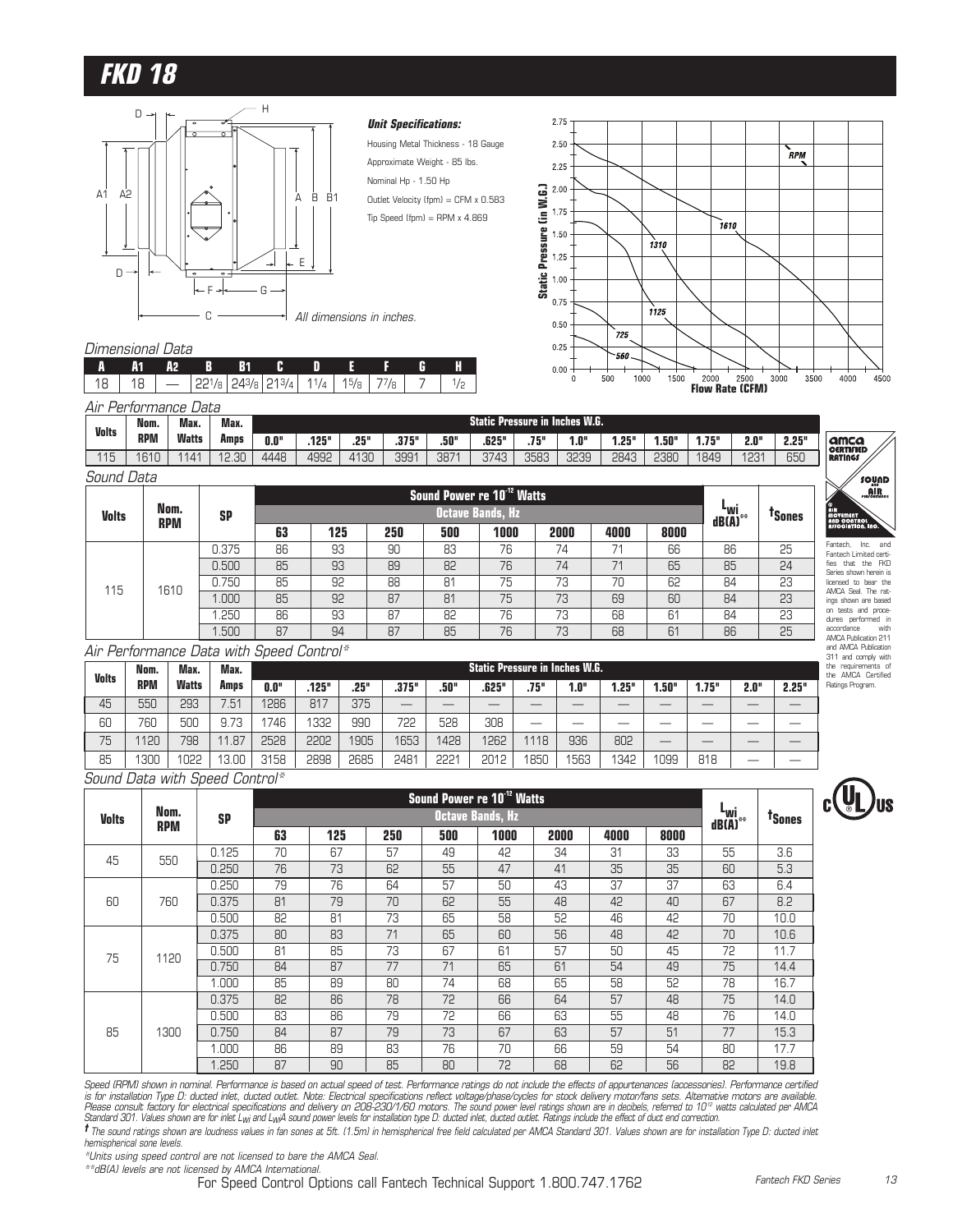# **FKD 18XL**



**A A1 A2 B B1 CDEFGH**

#### **Unit Specifications:**

Housing Metal Thickness - 18 Gauge Approximate Weight - 95 lbs. Nominal Hp - 3.00 Hp

3.50

Outlet Velocity (fpm) = CFM x 0.583 Tip Speed (fpm) = RPM  $\times$  5.393



# $18$  |  $-$  | 18 28<sup>1</sup>/<sub>4</sub> 30<sup>5</sup>/<sub>8</sub> 29<sup>1</sup>/<sub>4</sub> | 2 | 1<sup>3</sup>/<sub>4</sub> | 7<sup>7</sup>/<sub>8</sub> | 12<sup>1</sup>/<sub>2</sub> | 1/<sub>2</sub>

Dimensional Data

| Air Performance Data <sup>1</sup> |            |       |      |      |       |      |       |      |      |      |                                 |       |       |      |       |       |
|-----------------------------------|------------|-------|------|------|-------|------|-------|------|------|------|---------------------------------|-------|-------|------|-------|-------|
| <b>Volts</b>                      | Nom.       | Max.  | Max. |      |       |      |       |      |      |      | Static Pressure in Inches W.G.' |       |       |      |       |       |
|                                   | <b>RPM</b> | Watts | Amps | 0.0" | .125" | .25" | .375" | .50" | .75" | 1.0" | .25"                            | 1.50" | 1.75" | 2.0" | 2.25" | 2.25" |
| 460                               | 720        | 2208  | 3.75 | 6236 | 6115  | 5995 | 5874  | 5754 | 5500 | 5199 | 4909                            | 4602  | 4241  | 3703 | 2794  | 1886  |
| Sound Data                        |            |       |      |      |       |      |       |      |      |      |                                 |       |       |      |       |       |

|              |                    |           |     |     |     | Sound Power re 10 <sup>-12</sup> Watts |                         |      |      |      |                                            |                    |
|--------------|--------------------|-----------|-----|-----|-----|----------------------------------------|-------------------------|------|------|------|--------------------------------------------|--------------------|
| <b>Volts</b> | Nom.<br><b>RPM</b> | <b>SP</b> |     |     |     |                                        | <b>Octave Bands, Hz</b> |      |      |      | "wi<br>$dB(\overrightarrow{A})^{\ast\ast}$ | <sup>T</sup> Sones |
|              |                    |           | 63  | 125 | 250 | 500                                    | 1000                    | 2000 | 4000 | 8000 |                                            |                    |
|              |                    | 0.375     | 94  | 98  | 91  | 85                                     | 81                      | 78   | 75   | 70   | 89                                         | 32                 |
|              |                    | 0.500     | 94  | 98  | 91  | 85                                     | 81                      | 78   | 75   | 70   | 89                                         | 32                 |
|              |                    | 0.750     | 94  | 97  | 90  | 84                                     | 80                      | 77   | 74   | 68   | 88                                         | 31                 |
| 460          | 1720               | 1.000     | 94  | 97  | 90  | 84                                     | 80                      | 77   | 74   | 67   | 88                                         | 30                 |
|              |                    | .500      | 94  | 98  | 89  | 83                                     | 80                      | 77   | 73   | 65   | 87                                         | 30                 |
|              |                    | 2.000     | 96  | 100 | 87  | 82                                     | 79                      | 77   | 72   | 65   | 88                                         | 32                 |
|              |                    | 2.500     | 100 | 96  | 87  | 83                                     | 81                      | 78   | 72   | 65   | 87                                         | 29                 |

#### Air Performance Data<sup>1</sup> with Speed Control\*

| <b>Volts</b> | Nom. | Max.         | Max. |      |       |      |       |      |      |      | <b>Static Pressure in Inches W.G.</b> |      |       |      |       |       |
|--------------|------|--------------|------|------|-------|------|-------|------|------|------|---------------------------------------|------|-------|------|-------|-------|
|              | RPM  | <b>Watts</b> | Amps | 0.0" | .125" | .25" | .375" | .50" | .75" | 1.0" | 1.25"                                 | 50"  | 1.75" | 2.0" | 2.25" | 2.25" |
| 165          | 1270 | 1172         | 4.74 | 4407 | 4209  | 3972 | 3718  | 3454 | 2932 | 2385 | 1815                                  | 1296 | 829   | __   |       |       |
| 220          | 475  | 1570         | 4.67 | 5219 | 5060  | 4901 | 4732  | 4563 | 4183 | 3722 | 3213                                  | 2619 | 1962  | 1424 | 979   |       |
| 265          | 570  | 1791         | 4.38 | 5606 | 5463  | 5323 | 5191  | 5060 | 4754 | 4400 | 4002                                  | 3538 | 2862  | 2075 | 1455  | 967   |
| 320          | 1640 | 1965         | 4.03 | 5890 | 5759  | 5628 | 5488  | 5344 | 5067 | 4786 | 4464                                  | 4089 | 3616  | 2753 | 1929  | 1327  |

Sound Data with Speed Control\*

|              |            |           |    |     |     | Sound Power re 10 <sup>-12</sup> Watts |                         |      |      |      |                              |                    |
|--------------|------------|-----------|----|-----|-----|----------------------------------------|-------------------------|------|------|------|------------------------------|--------------------|
| <b>Volts</b> | Nom.       | <b>SP</b> |    |     |     |                                        | <b>Octave Bands, Hz</b> |      |      |      | ⊾wi<br>$dB(A)$ <sup>**</sup> | <sup>t</sup> Sones |
|              | <b>RPM</b> |           | 63 | 125 | 250 | 500                                    | 1000                    | 2000 | 4000 | 8000 |                              |                    |
|              |            | 0.375     | 90 | 91  | 80  | 74                                     | 71                      | 67   | 65   | 52   | 79                           | 18.9               |
| 165          | 1270       | 0.500     | 90 | 89  | 79  | 73                                     | 70                      | 67   | 62   | 51   | 78                           | 17.5               |
|              |            | 0.750     | 90 | 86  | 77  | 72                                     | 69                      | 66   | 59   | 52   | 77                           | 15.7               |
|              |            | 1.000     | 90 | 86  | 78  | 73                                     | 70                      | 67   | 60   | 53   | 77                           | 16.2               |
|              |            | 0.375     | 93 | 95  | 85  | 80                                     | 76                      | 73   | 71   | 60   | 84                           | 25                 |
|              |            | 0.500     | 93 | 95  | 85  | 79                                     | 76                      | 72   | 70   | 59   | 84                           | 24                 |
| 220          | 1475       | 0.750     | 93 | 94  | 83  | 79                                     | 75                      | 72   | 68   | 58   | 83                           | 23                 |
|              |            | 1.000     | 93 | 93  | 82  | 78                                     | 74                      | 71   | 66   | 58   | 82                           | 22                 |
|              |            | 1.500     | 94 | 93  | 82  | 78                                     | 75                      | 72   | 66   | 59   | 82                           | 22                 |
|              |            | 0.375     | 94 | 97  | 89  | 82                                     | 78                      | 75   | 74   | 64   | 87                           | 29                 |
|              |            | 0.500     | 94 | 96  | 88  | 81                                     | 77                      | 74   | 73   | 63   | 86                           | 28                 |
| 265          | 1570       | 1.000     | 94 | 97  | 86  | 80                                     | 76                      | 73   | 70   | 60   | 85                           | 27                 |
|              |            | 1.500     | 94 | 97  | 84  | 79                                     | 76                      | 74   | 68   | 60   | 85                           | 26                 |
|              |            | 2.000     | 97 | 94  | 85  | 81                                     | 78                      | 76   | 70   | 63   | 85                           | 26                 |
|              |            | 0.375     | 94 | 98  | 90  | 83                                     | 80                      | 76   | 75   | 67   | 88                           | 31                 |
|              |            | 0.500     | 94 | 97  | 90  | 83                                     | 79                      | 76   | 74   | 66   | 87                           | 30                 |
| 320          | 1640       | 0.750     | 94 | 97  | 89  | 83                                     | 79                      | 76   | 73   | 65   | 87                           | 29                 |
|              |            | 1.000     | 94 | 97  | 88  | 82                                     | 78                      | 75   | 72   | 63   | 86                           | 28                 |
|              |            | 1.500     | 94 | 98  | 86  | 81                                     | 77                      | 75   | 70   | 62   | 86                           | 29                 |
|              |            | 2.000     | 97 | 96  | 86  | 81                                     | 78                      | 76   | 70   | 63   | 86                           | 28                 |



Fantech, Inc. and Fantech Limited cer-tifies that the FKD Series shown herein is licensed to bear the AMCA Seal. The

**AIR**<br>AND CONTROL<br>ASSOCIATION, INC.

์ sound  $\mathbf{A}^{\text{min}}_{\text{nonlocal}}$ 

**amca**<br>CERTIFIED<br>RATINGS

ratings shown are based on tests and procedures per-formed in accor-dance with AMCA

Publication 211 and AMCA Publication 311 and comply with the requirements of the AMCA Certified Ratings Program.

Speed (IRPM) shown in<br>animal. Performance and<br>the based on actual of the speed of the speed of the speed of the<br>speed of the speed of the speed of the speed of the speed<br>to the internal performance of the speed in the spee cal specifications and<br>delivery on 208-<br>230/1/60 motors. The<br>sound power level ratings<br>shown are in decibels,<br>referred to 10<sup>12</sup> watts<br>calculated per AMCA<br>Standard 301. Values shown are for inlet L<sub>WI</sub><br>and L<sub>WI</sub>A sound power<br>levels for installation type<br>D: ducted inlet, ducted<br>outlet. Ratings include<br>the effect.of.duct.end.cor-

rection.<br>The sound ratings values of the sound ratings in the sound ratio<br>(1.5m) in hemispherical state from the first property of the sound<br>AMCA Standard 301.<br>Installation Type Distribution in the sound ratio<br>(1.5m) in th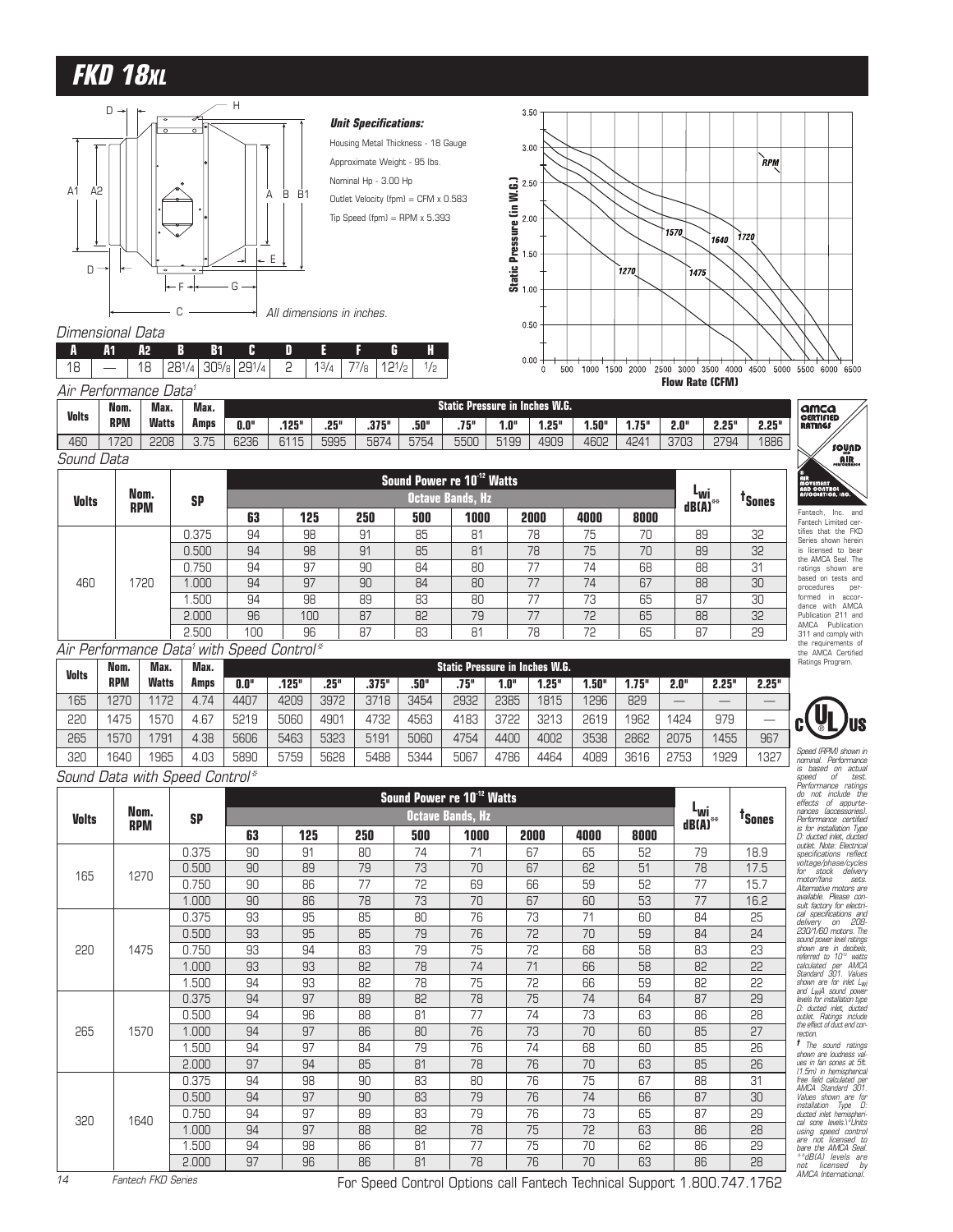



Dimensional Data

|  | A2 . |                                           | - R - R1 - | <b>ANGELIA PERSONAL</b> | n | .          | <b>ALL</b> |  |
|--|------|-------------------------------------------|------------|-------------------------|---|------------|------------|--|
|  |      | 20   20   $-$   281/4   305/8   271/4   2 |            |                         |   | $13/4$   7 | 77/8 101/2 |  |
|  |      | Air Performance Data <sup>1</sup>         |            |                         |   |            |            |  |

| Volts | Nom.       | Max.         | Max.        |      |       |      |       |      | Static Pressure in Inches W.G. |      |      |      |       |      |       |       |
|-------|------------|--------------|-------------|------|-------|------|-------|------|--------------------------------|------|------|------|-------|------|-------|-------|
|       | <b>RPM</b> | <b>Watts</b> | Amps        | 0.0" | .125" | .25" | .375" | .50" | .75"                           | 1.0" | .25" | .50" | 1.75" | 2.0" | 2.25" | 2.25" |
| 460   | 725        | 2218         | רד ר<br>ن ت | 6291 | 6174  | 6054 | 5933  | 5829 | 5617                           | 5307 | 4987 | 4667 | 4310  | 3757 | 2816  | 1858  |
| Sound | Data       |              |             |      |       |      |       |      |                                |      |      |      |       |      |       |       |

|              |                    |           |    |     |     | Sound Power re 10 <sup>-12</sup> Watts |                         |      |      |      |                                     |                    |
|--------------|--------------------|-----------|----|-----|-----|----------------------------------------|-------------------------|------|------|------|-------------------------------------|--------------------|
| <b>Volts</b> | Nom.<br><b>RPM</b> | <b>SP</b> |    |     |     |                                        | <b>Octave Bands, Hz</b> |      |      |      | ⊾ա<br>$dB(\overline{A})^{\ast\ast}$ | <sup>T</sup> Sones |
|              |                    |           | 63 | 125 | 250 | 500                                    | 1000                    | 2000 | 4000 | 8000 |                                     |                    |
|              |                    | 0.375     | 94 | 99  | 91  | 84                                     | 80                      | 79   | 77   | 72   | 89                                  | 34                 |
|              |                    | 0.500     | 94 | 99  | 91  | 84                                     | 80                      | 79   | 77   | 71   | 89                                  | 33                 |
|              |                    | 0.750     | 94 | 98  | 90  | 83                                     | 79                      | 78   | 76   | 69   | 88                                  | 32                 |
| 460          | 1720               | .000      | 94 | 98  | 89  | 83                                     | 78                      | 78   | 76   | 68   | 88                                  | 31                 |
|              |                    | .500      | 94 | 96  | 89  | 82                                     | 78                      | 77   | 74   | 65   | 87                                  | 28                 |
|              |                    | 2.000     | 97 | 99  | 87  | 81                                     | 77                      | 77   | 73   | 64   | 87                                  | 31                 |
|              |                    | 2.500     | 98 | 95  | 86  | 81                                     | 78                      | 78   | 72   | 65   | 86                                  | 29                 |

#### Air Performance Data<sup>1</sup> with Speed Control<sup>\*</sup>

| <b>Volts</b> | Nom.       | Max.         | Max. |      |       |      |       |      | <b>Static Pressure in Inches W.G.</b> |      |       |      |       |      |       |       |
|--------------|------------|--------------|------|------|-------|------|-------|------|---------------------------------------|------|-------|------|-------|------|-------|-------|
|              | <b>RPM</b> | <b>Watts</b> | Amps | 0.0" | .125" | .25" | .375" | .50" | .75"                                  | 1.0" | 1.25" | .50" | 1.75" | 2.0" | 2.25" | 2.25" |
| 165          | 1310       | 1234         | 5.00 | 4663 | 4455  | 4248 | 3980  | 3705 | 3176                                  | 2606 | 2057  | 531  | 1026  | 583  |       |       |
| 220          | 505        | 1620         | 4.79 | 5478 | 5311  | 5145 | 4940  | 4725 | 4378                                  | 3930 | 3473  | 2987 | 2282  | 1638 | 1108  | 608   |
| 265          | 1595       | 1820         | 4.41 | 5831 | 5697  | 5563 | 5401  | 5213 | 4881                                  | 4559 | 4190  | 3729 | 3101  | 2289 | 1652  | 1121  |
| 320          | 670        | 1965         | 4.01 | 6056 | 5933  | 5810 | 5684  | 5556 | 5294                                  | 4980 | 4625  | 4230 | 3755  | 2992 | 2069  | 1491  |

Sound Data

| <b>Volts</b> | Nom.<br><b>RPM</b> | <b>SP</b> | Sound Power re 10 <sup>-12</sup> Watts<br><b>Octave Bands, Hz</b> |      |       |    |    |    |    |    | ⊾wi<br>$dB(\overline{A})^{**}$ | <sup>T</sup> Sones |
|--------------|--------------------|-----------|-------------------------------------------------------------------|------|-------|----|----|----|----|----|--------------------------------|--------------------|
|              |                    |           |                                                                   |      |       |    |    |    |    |    |                                |                    |
|              |                    |           | 165                                                               | 1270 | 0.375 | 91 | 92 | 82 | 76 | 71 | 70                             | 69                 |
| 0.500        | 91                 | 92        |                                                                   |      | 81    | 75 | 71 | 69 | 67 | 54 | 80                             | 20                 |
| 0.750        | 91                 | 89        |                                                                   |      | 79    | 73 | 70 | 68 | 61 | 53 | 78                             | 17.7               |
| 1.000        | 91                 | 89        |                                                                   |      | 78    | 73 | 70 | 68 | 61 | 53 | 78                             | 17.3               |
| 220          | 1475               | 0.375     | 93                                                                | 97   | 88    | 81 | 77 | 76 | 74 | 65 | 86                             | 29                 |
|              |                    | 0.500     | 93                                                                | 96   | 87    | 81 | 77 | 75 | 73 | 64 | 86                             | 27                 |
|              |                    | 0.750     | 93                                                                | 95   | 87    | 80 | 76 | 75 | 72 | 62 | 85                             | 26                 |
|              |                    | 1.000     | 93                                                                | 95   | 85    | 80 | 75 | 74 | 71 | 61 | 84                             | 25                 |
|              |                    | 1.500     | 94                                                                | 95   | 85    | 79 | 75 | 74 | 69 | 61 | 84                             | 25                 |
| 265          | 1570               | 0.375     | 93                                                                | 98   | 89    | 82 | 77 | 76 | 76 | 66 | 87                             | 30                 |
|              |                    | 0.500     | 93                                                                | 98   | 88    | 81 | 77 | 76 | 75 | 65 | 87                             | 30                 |
|              |                    | 1.000     | 93                                                                | 96   | 87    | 80 | 75 | 75 | 73 | 62 | 85                             | 27                 |
|              |                    | 1.500     | 94                                                                | 98   | 85    | 79 | 75 | 74 | 70 | 61 | 85                             | 27                 |
|              |                    | 2.000     | 96                                                                | 96   | 84    | 79 | 76 | 76 | 69 | 62 | 85                             | 26                 |
| 320          | 1640               | 0.375     | 94                                                                | 98   | 90    | 83 | 79 | 78 | 76 | 69 | 88                             | 32                 |
|              |                    | 0.500     | 94                                                                | 98   | 89    | 83 | 79 | 77 | 76 | 68 | 88                             | 31                 |
|              |                    | 0.750     | 94                                                                | 97   | 89    | 82 | 78 | 77 | 75 | 67 | 87                             | 30                 |
|              |                    | 1.000     | 94                                                                | 96   | 88    | 82 | 77 | 76 | 74 | 65 | 86                             | 28                 |
|              |                    | 1.500     | 94                                                                | 97   | 87    | 81 | 76 | 75 | 72 | 63 | 86                             | 28                 |
|              |                    | 2.000     | 96                                                                | 96   | 85    | 80 | 77 | 76 | 71 | 63 | 85                             | 27                 |

For Speed Control Options call Fantech Technical Support 1.800.747.1762

tifies that the FKD Series shown herein is licensed to bear the AMCA Seal. The ratings shown are based on tests and procedures per-formed in accor-dance with AMCA Publication 211 and AMCA Publication 311 and comply with the require-ments of the AMCA Certified Ratings Program.

Fantech, Inc. and Fantech Limited cer-

**növement<br>IND CONTROL<br>ISSOCIATION, IN** 

**amca**<br>CERTIFIED<br>RATINGS

sound **AIR** 



Speed (RPM) shown in<br>based on actual speed<br>of test. Performance<br>of test. Performance<br>the effects of appurte-<br>nances (accessories).<br>Performance certified is<br>for installation Type D:<br>for installation Type D: ducted inlet, ducted out-<br>let. . Note: Electrical<br>specifications reflect<br>specifications reflect<br>stock stock stock stock<br>stock stock stock<br>available. Please consult<br>factory for electrical<br>specifications and deliv-<br>specifica motors. The sound power<br>level ratings shown are in<br>decibels, referred to 10<sup>12</sup><br>watts calculated operation<br>AMCA Standard 301.<br>Values shown are for inlet<br>levels for installation type<br>evidet. Ratings include the<br>outlet. Rati *† The sound retings shown*<br>series wise situations in famous<br>sones at 5ft. (1.5m) in<br>sones at 5ft. (1.5m) in<br>culated per AMCA<br>clauded are at installation<br>spherical sone heels.<br>the functions of the sone of the sones<br>control